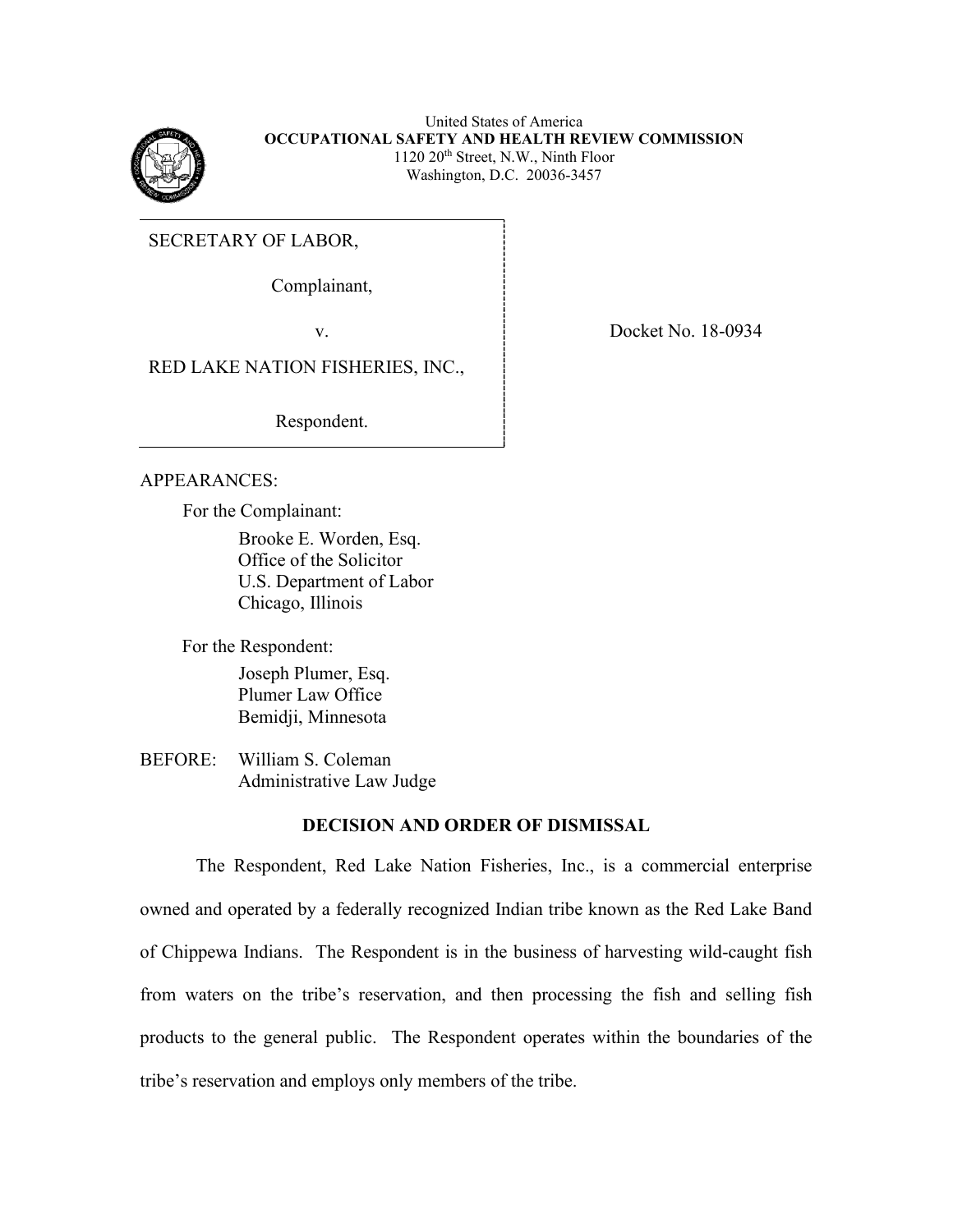Following the drowning deaths of two of the Respondent's employees in Lower Red Lake in northern Minnesota in November 2017, the Occupational Safety and Health Administration (OSHA) cited the Respondent for two alleged violations of rules that had been promulgated pursuant to the Occupational Safety and Health Act of 1970 (the OSH Act, or Williams-Steiger Act).

The Respondent timely contested the citations and has now filed a motion to have the citations dismissed. The undersigned has treated this motion as a motion for summary judgment. For the reasons described below, the motion is granted on the grounds that the OSH Act does not give the Secretary of Labor the authority (1) to regulate the conditions of workplace health and safety at the Respondent's workplace, or (2) to enter the tribe's reservation to inspect the Respondent's workplace.

If this order becomes a final order pursuant to section  $12(i)$  of the OSH Act, the United States Court of Appeals for the Eighth Circuit is the court to which the Secretary may file a petition for review pursuant to section 11(b) of the Act. 29 U.S.C.  $\S$  661(j) & 660(b). As discussed below, the outcome here is the outcome that the Eighth Circuit would most likely reach if it were to adjudicate the issues presented.

#### **Background**

Based on the record developed on the Respondent's motion, there is no genuine dispute of fact respecting the following matters.

The Respondent is a business enterprise named Red Lake Nation Fisheries, Inc. The Respondent is a subsidiary company of Red Lake, Inc. Red Lake, Inc. is wholly owned and operated by a federally recognized Indian tribe that is known as the Red Lake Band of Chippewa Indians (Red Lake Band). *See* Indian Entities Recognized and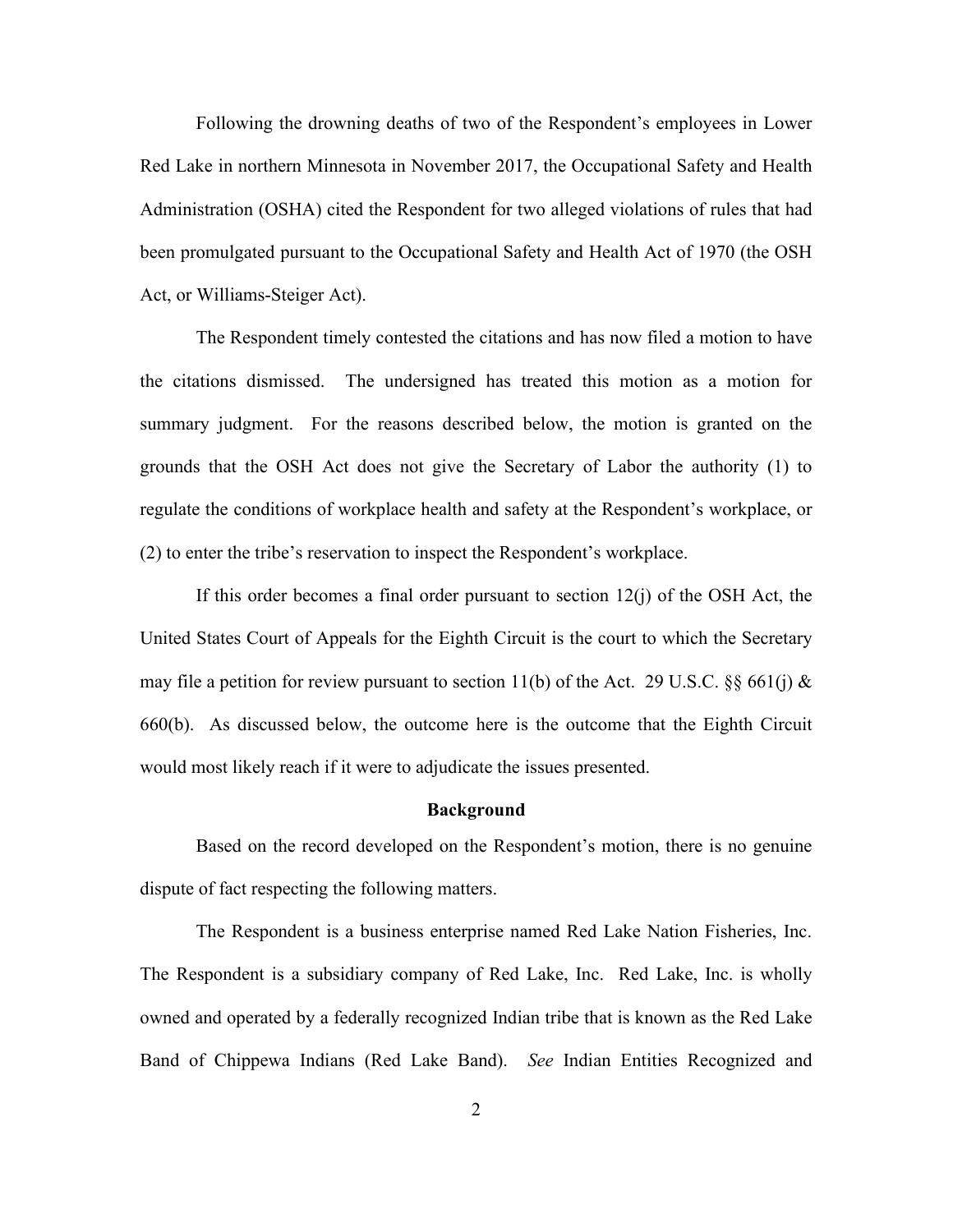Eligible to Receive Services from the United States Bureau of Indian Affairs, 83 Fed. Reg. 34863, 34865 (July 23, 2018). Both the Respondent and Red Lake, Inc. are corporations that were formed and organized under Red Lake Band tribal law. (Declaration of S. Strong).

Red Lake, Inc. is a governmental instrumentality of the Red Lake Band. All shares of Red Lake, Inc. are owned by the Red Lake Tribal Council for the benefit of the Red Lake Band and its recognized members. The officers and employees of Red Lake, Inc. are charged with carrying out economic advancement functions of the Red Lake Band and its members. The board of directors for Red Lake, Inc. manages its businesses and affairs, which includes the business of the Respondent. The members of the board are appointed by the Red Lake Band's Tribal Council, and all are enrolled members of the Red Lake Band. (Declaration of S. Strong).

The Respondent's business address is 19050 Minnesota Highway 1 East, Redby, Minnesota 56670, which is located on the Red Lake Indian Reservation. The Respondent was established to provide employment opportunities for members of the Red Lake Band and to promote the social, economic, and educational goals of the Red Lake Band Tribal Council. The Respondent engages in the commercial practice of harvesting wild-caught fish from waters on the reservation and processing the fish into fish products that it sells to the general public throughout the United States. The Respondent's operations of fish harvesting and processing fish products for commercial sale occur exclusively within the boundaries of the Red Lake Indian Reservation. The Respondent employs only enrolled members of the Red Lake Band. (Declaration of S. Strong).

The Respondent sells fish products directly to the general public through a public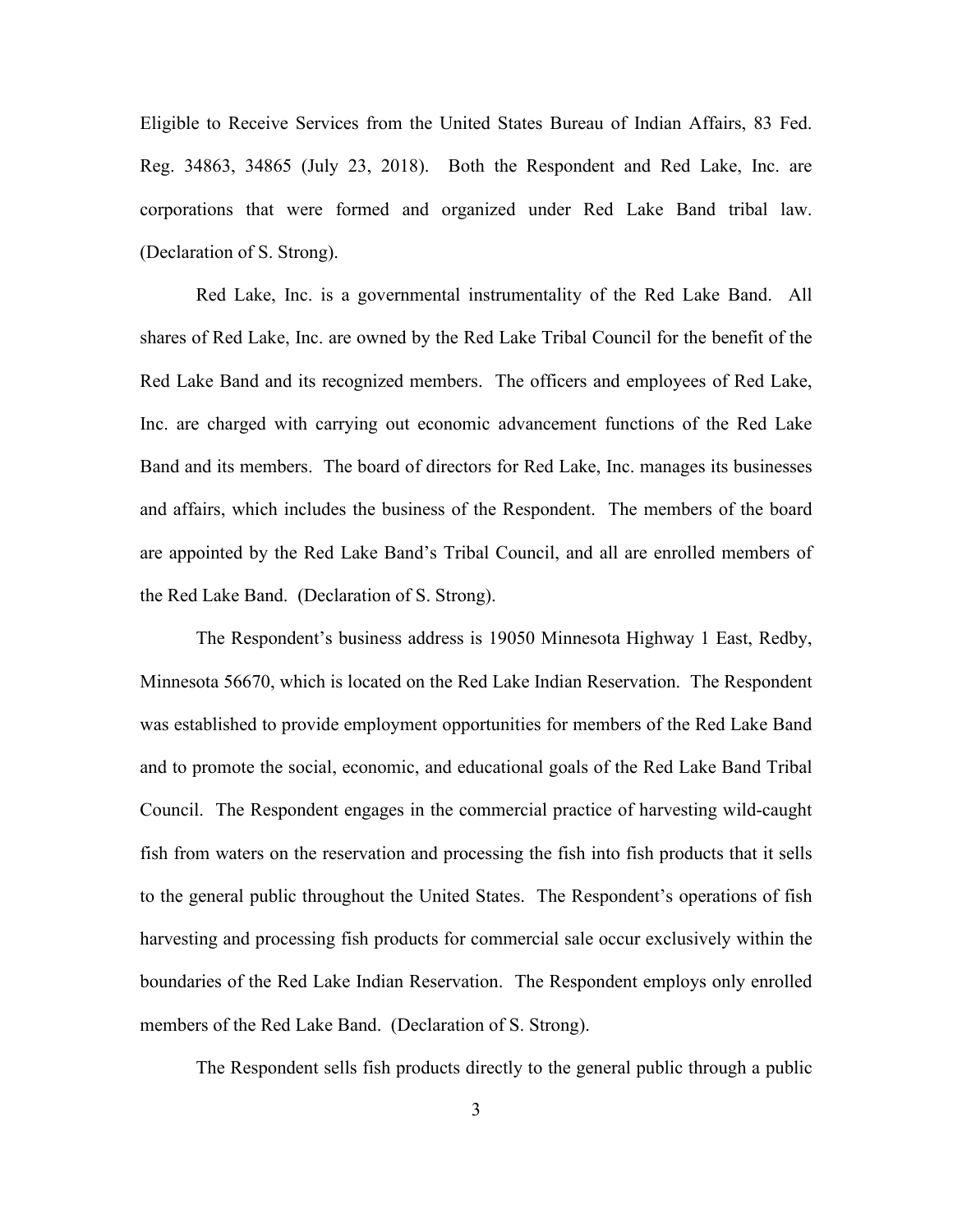website and by telephone. According to the Respondent's public website, the Respondent ships its fish products for next day delivery to locations "all over the United States" via a well-known commercial delivery service. The Respondent also sells fish products directly to the general public from a location on the reservation situated on Minnesota Highway 1. The Respondent also distributes its fish products to some retail outlets in the State of Minnesota for subsequent re-sale to the general public. (*See* Exhibits to Sec'y Response to Motion).

The Respondent maintains a public website from which it markets its fish products to the general public. That website contains the following promotional and informational representations:

- "Our mission is to sustainably manage, harvest, and prepare superior quality wild fish products, inspired by our Native American culture, and deliver them directly to your doorstep."
- "We only sell what tribal fisherman catch on Red Lake."
- "We still fish in the traditional ways, using the wisdom of our elders that was handed down from generation to generation. Our fish are wild-caught by tribal fishermen, employing local knowledge and ancestral practices to deliver high quality fish products in the most natural way."
- "It is our goal to bring you the quality fish products that you would expect from a world class fishery. Red Lake Industries have been featured in quality restaurants and grocery stores throughout the nation. Although we are not as well known as some larger established fisheries, our product remains the freshest and most delicious that can be found on the market. Our fish is handharvested, hand-processed and fresh shipped every day…. Our world class products stand in the forefront of the aquatic food industry."
- "We are FDA approved and under regulations we are not allowed to take back fish that has been out of our control."

(Exhibits to Sec'y Response to Motion).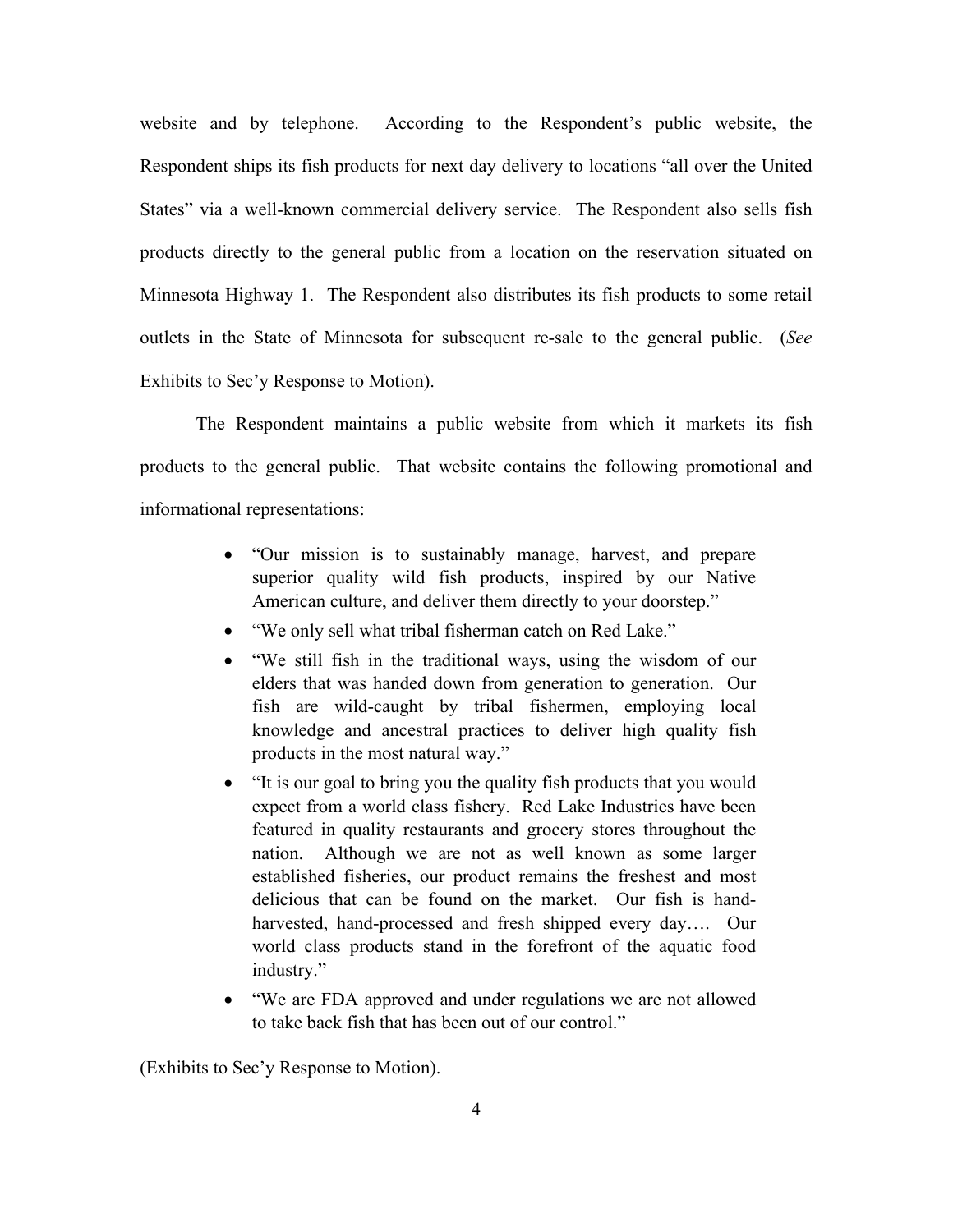On November 6, 2017, a boat operated by the Respondent's employees capsized while on Lower Red Lake on the Red Lake Indian Reservation, resulting in the drowning deaths of two employees who had been working on board. Their deaths were not confirmed until their bodies were recovered in March 2018. On March 23, 2018, an official from the OSHA area office located in Eau Claire, Wisconsin, conducted OSHA inspection number 1303745 at the Respondent's location in Redby, Minnesota, on the Red Lake Indian Reservation.<sup>[1](#page-4-0)</sup>

As a result of that inspection, on April 26, 2018, the OSHA area office issued to the Respondent a one-item serious citation and a one-item "other than serious" citation, with proposed monetary penalties for each alleged violation.

The serious citation alleged that on or about November 6, 2017 the Respondent had violated a safety standard regarding personal protective equipment that is codified at 29 C.F.R. § 1910.132(a) when the Respondent did not require employees to wear, and employees did not wear, personal flotation devices "while performing tasks associated with gillnetting from a boat, such as but not limited to a 20 ft. Hewescraft Open Fisherman." The citation directed the Respondent to abate the violation by a specified date.

The "other than serious" citation alleged that the Respondent had failed to timely report the deaths of employees in a work-related incident in violation of the reporting

<span id="page-4-0"></span><sup>&</sup>lt;sup>1</sup> Minnesota has a federally approved "state plan" for the regulation of workplace health and safety, but the state plan excepts "[a]ny establishment owned or operated by an Indian tribe … within an Indian reservation." *See* 29 C.F.R. § 1952.8 (referring to www.osha.gov/dcsp/osp/stateprogs/minnesota.html for "several notable exceptions" to the Minnesota state plan).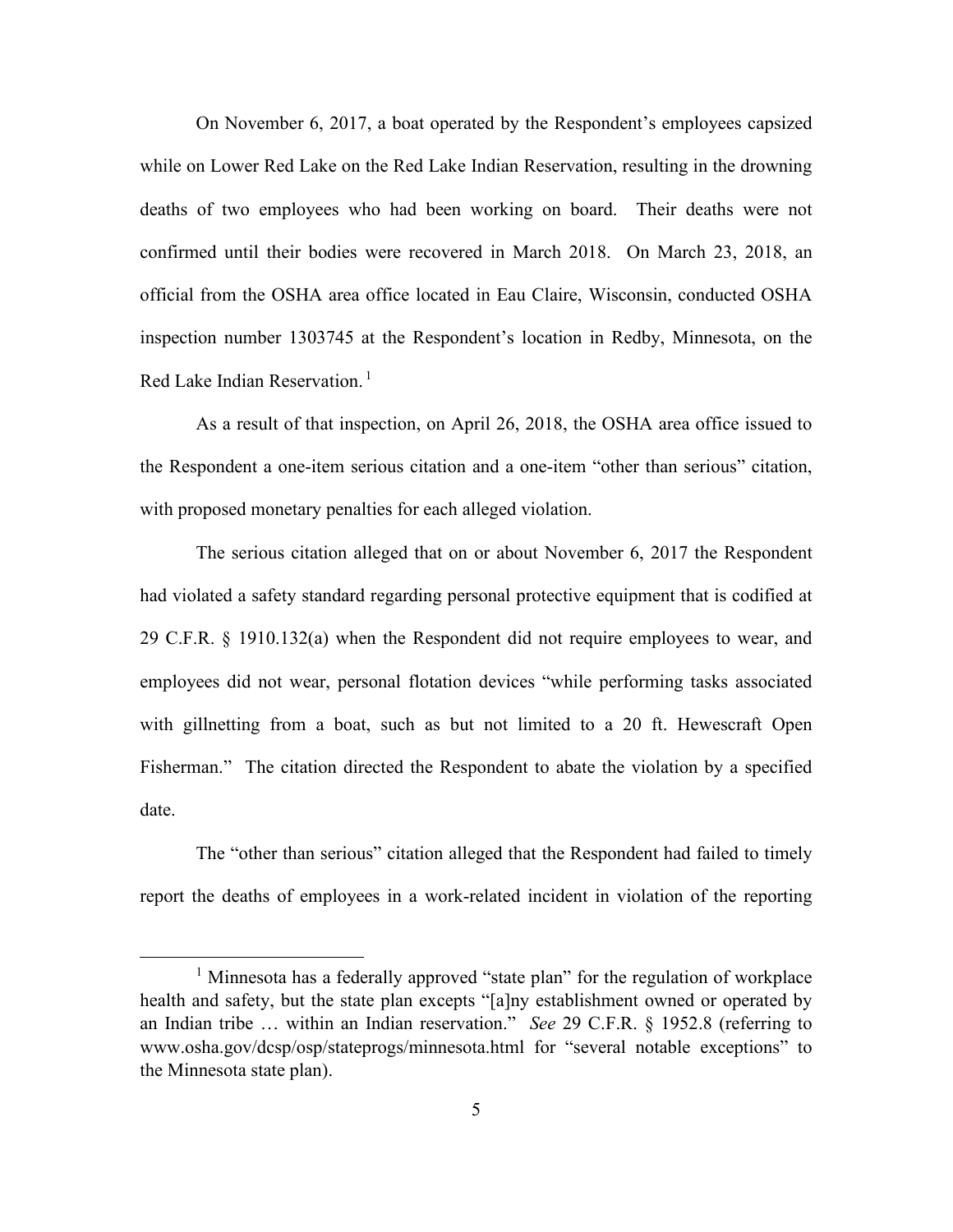regulation codified at 29 C.F.R.  $\S$  1904.39(a)(1). The citation states that this violation was corrected during the inspection on March 23, 2018.

### **Discussion**

The Respondent timely contested the citations and proposed penalties, thereby invoking the jurisdiction of the independent Occupational Safety and Health Review Commission (Commission) pursuant to section 10(c) of the OSH Act. 29 U.S.C. § 659(c). The Secretary then filed a formal complaint pursuant to the Commission's rules of procedure, wherein the Secretary re-asserted the violations and proposed penalties that had been alleged in the original citations. The Respondent then filed its answer to the complaint, wherein it denied the alleged violations. The Respondent also filed a motion to dismiss the citations on the ground that the Secretary "lacks authority under the [OSH Act] to assert jurisdiction over the [Respondent], which is a government enterprise wholly owned and operated by the Red Lake Band of Chippewa Indians," which "is a federally recognized Indian tribe."

The Respondent's memorandum in support of the motion presents three independent arguments for granting the motion, the first two of which are meritorious. The first argument is grounded in the Red Lake Band's right of self-governance with respect to regulation of the conditions of workplace health and safety, and the second argument is grounded in the Red Lake Band's inherent right to exclude non-members from its reservation.<sup>[2](#page-5-0)</sup>

<span id="page-5-0"></span><sup>&</sup>lt;sup>2</sup>The Respondent's third argument in support of dismissal is that Congress intended to exempt tribal governments from coverage under the OSH Act just as Congress had exempted state governments from coverage by defining the term "employer" as used in the Act *not* to "include … any State." 29 U.S.C § 652(5). Nothing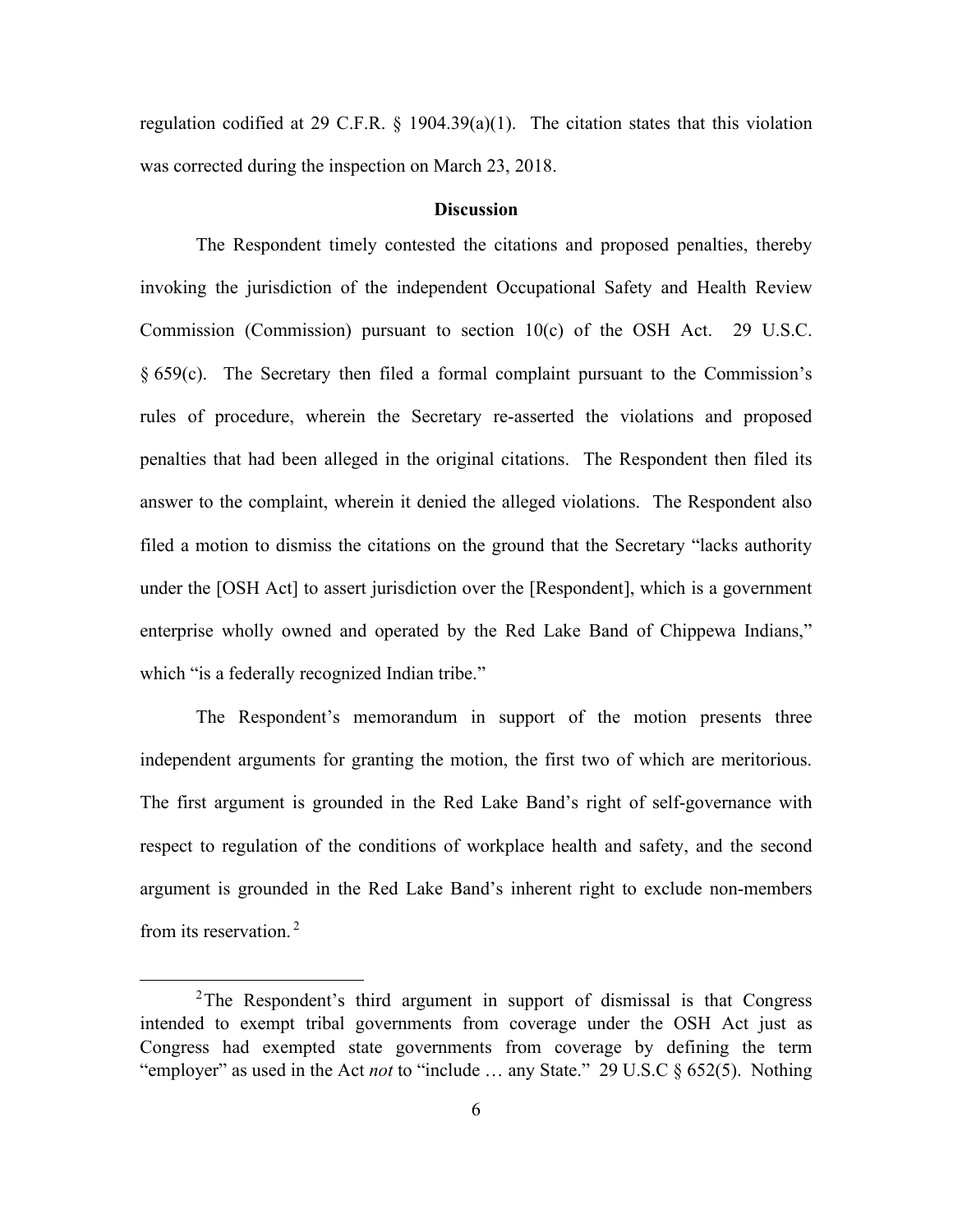#### *Standard of Review*

The Respondent's motion to dismiss identifies rule  $12(b)(1)$ , Fed. R. Civ. P., as providing grounds for dismissal because of "lack of subject-matter jurisdiction."<sup>[3](#page-6-0)</sup> But the motion does not actually present an issue of "subject-matter jurisdiction" as that term is used in Rule  $12(b)(1)$ . Subject matter jurisdiction pertains to a tribunal's "statutory or constitutional power to adjudicate the case." *Steel Co. v. Citizens for a Better Env't*, 523 U.S. 83, 89 (1998); *see also Carlisle v. United States*, 517 U.S. 416, 434–35 (1996) (Ginsburg, J. concurring) (defining "subject matter jurisdiction" as the "authority [of the court] to adjudicate the type of controversy involved in the action," quoting Restatement (Second) of Judgments  $\S 11$  (1982)).

The Respondent has not argued that the *Commission* lacks subject matter jurisdiction to adjudicate this case, which necessarily involves adjudicating whether the OSH Act applies to the Respondent. The Commission itself appears to have concluded that the OSH Act gives it the authority to adjudicate a contested citation that the Secretary has issued to a tribal employer. The Commission has vacated citations issued to tribal enterprises when it has concluded that the OSH Act did not apply, and it has adjudicated the merits of such citations when it has concluded that the OSH Act did

in the text of section 652(5) reflects any congressional intent that tribal governments be exempted from coverage of the OSH Act along with state governments. The third argument asserted in support of the motion to dismiss lacks merit and is denied without further elaboration.

<span id="page-6-0"></span><sup>3</sup>The Commission's Rules of Procedure provide that in the absence of a different rule in the Commission's rules, proceedings before the Commission are conducted "in accordance with the Federal Rules of Civil Procedure." 29 C.F.R. § 2200.2(b); 29 U.S.C. § 661(g). There being no specific Commission rule regarding the presentation of certain defenses by motion at the pleading stage, Rule 12 of the federal rules provides the procedure for the Respondent's motion.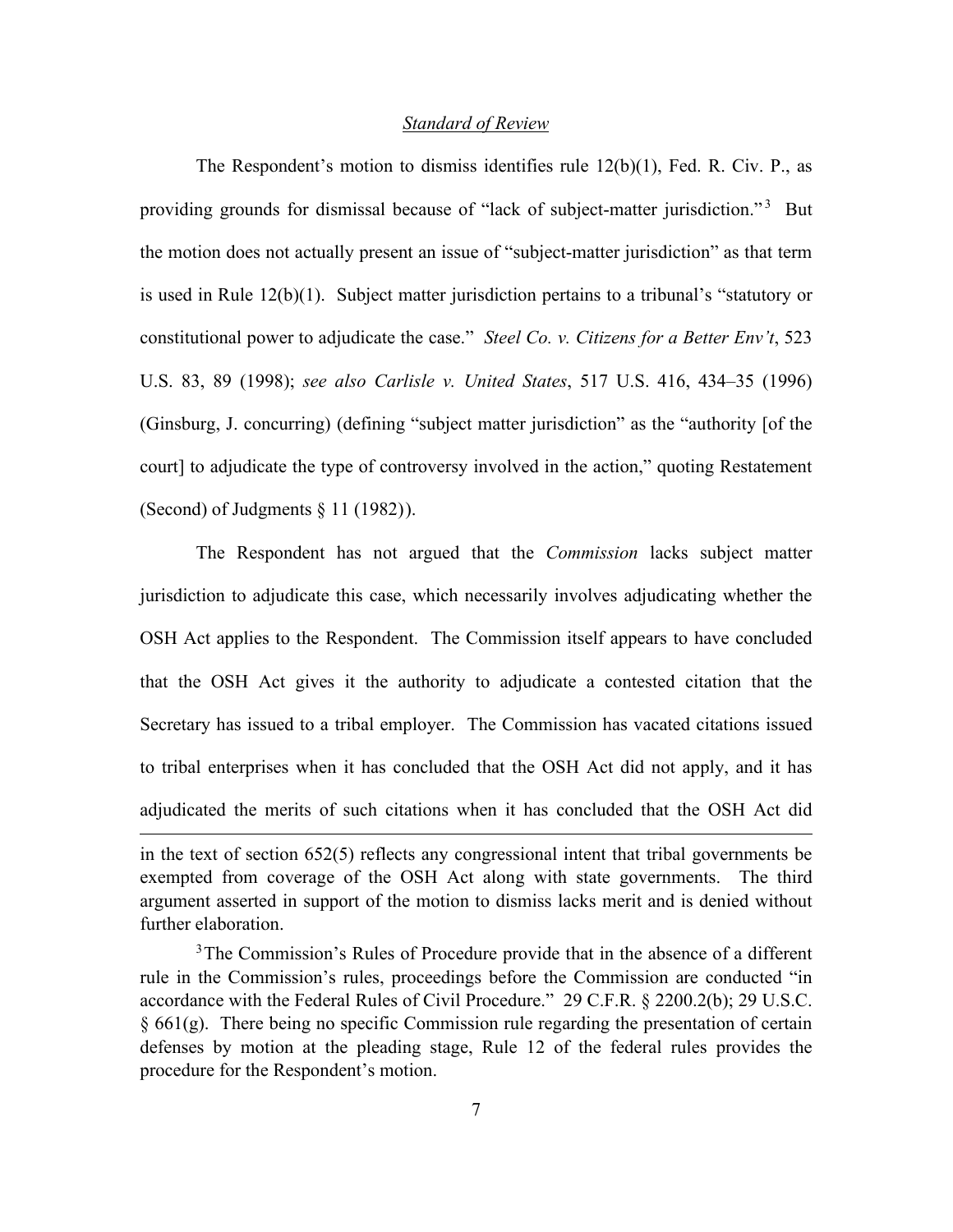apply. *See*, *Navajo Forest Prod. Indus.*, 8 BNA OSHC 2094 (No. 76-5013, 1980) (OSH Act not applicable), *aff'd* 692 F.2d 709 (10th Cir. 1982); *Coeur d'Alene Tribal Farm*, 11 BNA OSHC 1705 (No. 78-6081, 1983) (consolidated) (OSH Act not applicable), *rev'd*, 751 F.2d 1113 (9th Cir. 1985); *Mt. Adams Furniture Co.*, No. 88-2239, 1991 WL 232785, at \*1 (OSHRC, Nov. 6, 1991) (OSH Act applicable); *Mashantucket Sand & Gravel*, 17 BNA OSHC 1391 (No. 93-1985, 1995) (OSH Act not applicable), *rev'd*, 95 F.3d 174 (2d Cir. 1996); *Akwesasne Mohawk Casino*, 20 BNA OSHC 2091 (No. 01- 1424, 2005) (OSH Act applicable); *Turning Stone Casino Resort*, 21 BNA OSHC 1059 (No. 04-1000, 2005) (OSH Act applicable).

Rather than presenting an issue of the Commission's subject matter jurisdiction, the motion to dismiss presents the issue whether the OSH Act applies to the cited activities of a tribal commercial enterprise operating on the tribe's reservation. *See Mashantucket Sand & Gravel*, 17 BNA OSHC at 1391 (defining the issue in terms of whether the OSH Act applies to the tribal enterprise at worksites within a reservation).

Thus, although the Respondent's motion is nominally asserted pursuant to federal rule 12(b)(1), the motion is more properly regarded as seeking dismissal under federal rule 12(b)(6) for "failure to state a claim upon which relief can be granted." Rule 12(b)(6) provides the more appropriate ground for seeking dismissal because if the OSH Act does not apply to the Respondent, the citations that OSHA issued to the Respondent under the OSH Act would be a nullity, and the allegations of the complaint would fail to state claims upon which relief could be granted.

Because matters outside the pleadings have been presented and considered in connection with the deemed Rule  $12(b)(6)$  motion to dismiss, Rule  $12(d)$  of the federal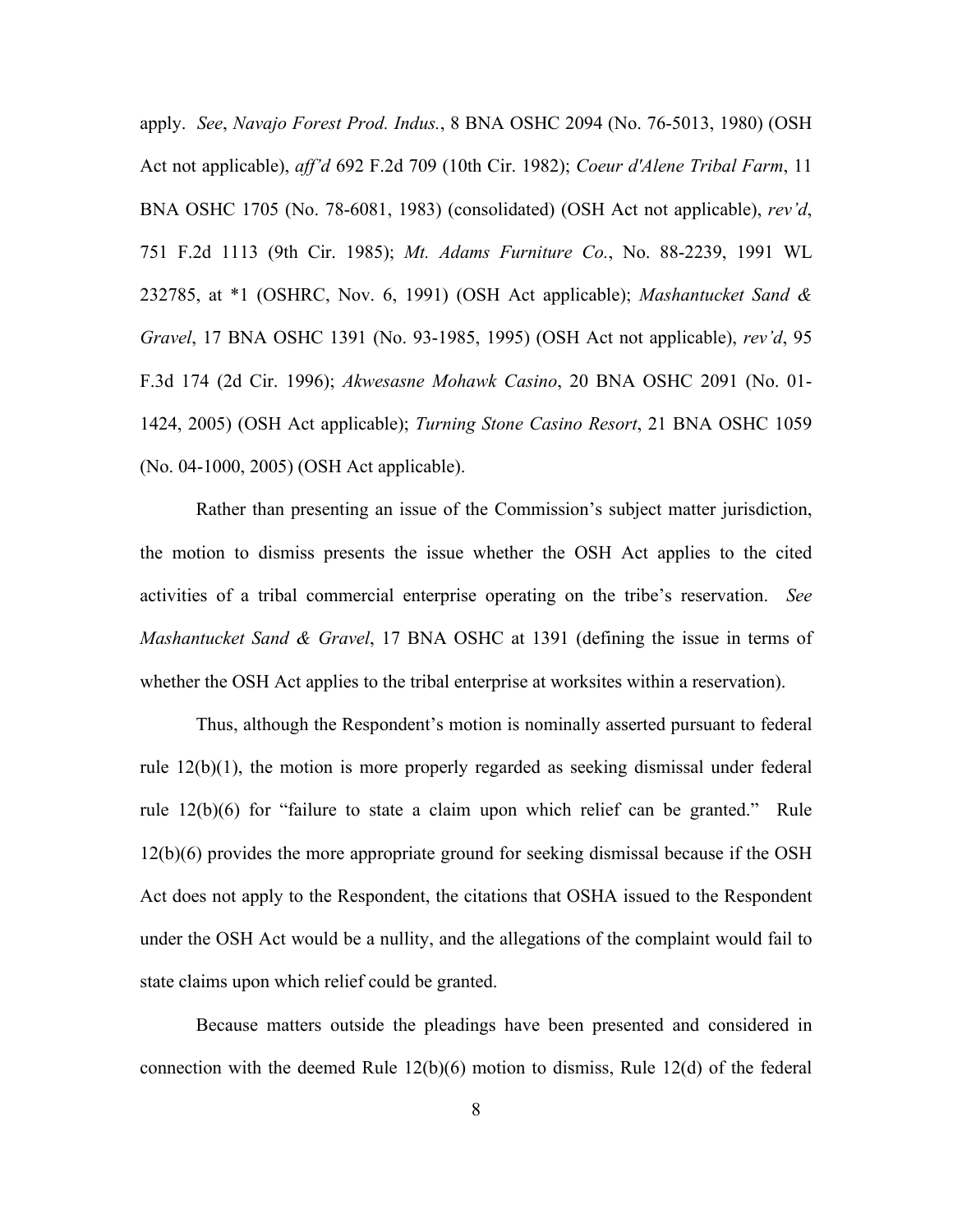rules requires that the motion be treated as a motion for summary judgment under federal rule 56.

The Commission's rules of procedure expressly provide that motions for summary judgment in matters before the Commission are governed by Federal Rule of Civil Procedure 56. Commission Rule  $40(j)$  $40(j)$ , codified at 29 C.F.R. § 2200.40 $(j)$ .<sup>4</sup> Rule 56(a) provides that a party is entitled to summary judgment upon a showing "that there is no genuine dispute as to any material fact and the movant is entitled to judgment as a matter of law." Rule 56 "mandates the entry of summary judgment, after adequate time for discovery and upon motion, against a party who fails to make a showing sufficient to establish the existence of an element essential to that party's case, and on which that party will bear the burden of proof at trial." *Celotex Corp. v. Catrett*, 477 U.S. 317, 322 (1986). The Commission summarized the oft-described standard for evaluating a motion for summary judgment as follows in *Ford Motor Co.*, 23 BNA OSHC 1593, 1593-94 (No. 10-1483, 2011):

> In reviewing a motion for summary judgment, a judge is not to decide factual disputes. *Gallo v. Prudential Residential Servs.*, 22 F.3d 1219, 1224 (2d Cir. 1994). Rather, the role of the judge is to determine whether any such disputes exist. *Id.* When determining if there is a genuine factual dispute, the fact finder must resolve all ambiguities and draw all reasonable inferences in favor of

<span id="page-8-0"></span><sup>&</sup>lt;sup>4</sup> The Commission's Rules of Procedure were recently revised with an effective date of June 10, 2019. Rules of Procedure, 84 Fed. Reg. 14554 (April 10, 2019) (to be codified at 29 C.F.R. pt. 2200). Citations herein to the Commission's rules in the C.F.R. are intended to reflect the ultimate codification of those rules in the 2020 edition of the C.F.R. Until such actual codification, the current revised rules are posted on the Commission's website (www.oshrc.gov) and may also be found at 84 Fed. Reg. 14554- 579.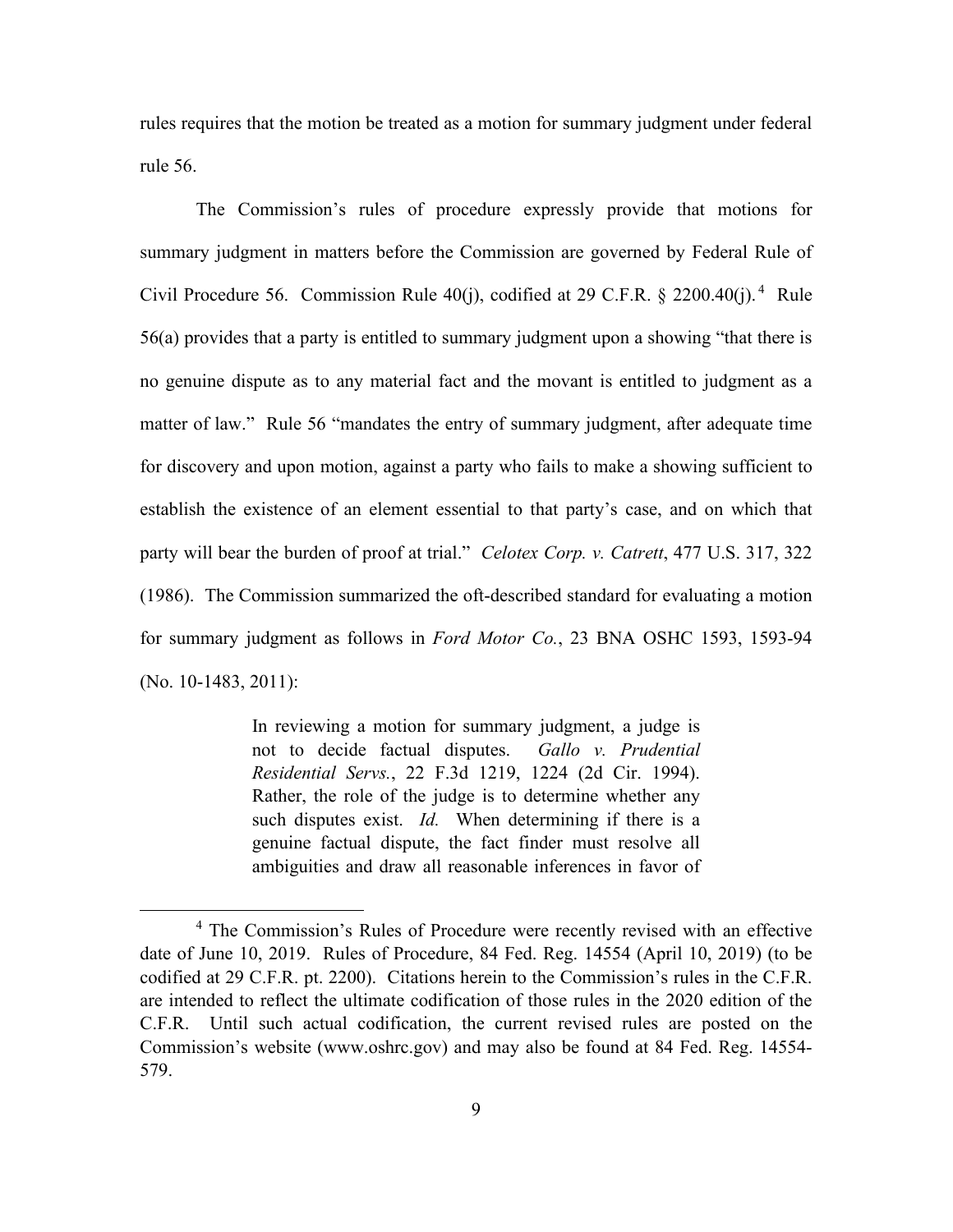the non-moving party. *United States v. Diebold, Inc.*, 369 U.S. 654, 655 (1962); *Tufariello v. Long Island R.R. Co.*, 458 F.3d 80, 83 (2d Cir. 2006). Thus, not only must there be no genuine dispute as to the evidentiary facts, but there must also be no controversy as to the inferences to be drawn from them. *Schwabenbauer v. Bd. of Educ. of City Sch. Dist. of City of Olean*, 667 F.2d 305, 313 (2d Cir. 1991). [internal footnotes omitted.]

Whether the OSH Act applies to the workplace of a tribal employer presents "a question of law reviewed de novo." *Dep't of Labor v. OSHRC* (*Warm Springs Forest Prods. Indus*.)*,* 935 F.2d 182, 183 (9th Cir. 1991); *San Manuel Indian Bingo & Casino v. NLRB*, 475 F.3d 1306, 1312 (D.C. Cir. 2007) (considering de novo whether the National Labor Relations Act [NLRA] applies to a tribal enterprise, and noting that because the NLRB's "expertise and delegated authority does not relate to federal Indian law, we need not defer to the Board's" interpretation of the NLRA); *Soaring Eagle Casino & Resort v. NLRB*, 791 F.3d 648, 655 (6th Cir. 2015) (analyzing de novo whether a tribe's inherent sovereignty rights prevent application of the NLRA to a tribal commercial enterprise); *NLRB v. Little River Band of Ottawa Indians Tribal Gov't* (*Little River Band*), 788 F.3d 537, 543 (6th Cir. 2015) (ruling that "federal Indian law and policy are areas over which the [agency] has no particular expertise, and so we need not defer to the [agency's] conclusions with respect to them").

The Commission likewise considers this question of law de novo, without any deference to the Secretary of Labor's interpretation of the OSH Act. [5](#page-9-0) *Martin v. OSHRC* 

<span id="page-9-0"></span><sup>&</sup>lt;sup>5</sup> In 1972 the Secretary promulgated an interpretive regulation, codified at 29 C.F.R. § 1975.4(b)(3), that declares that tribal employers are subject to the requirements of the OSH Act. As authority for that declaration, the regulation cites to the Supreme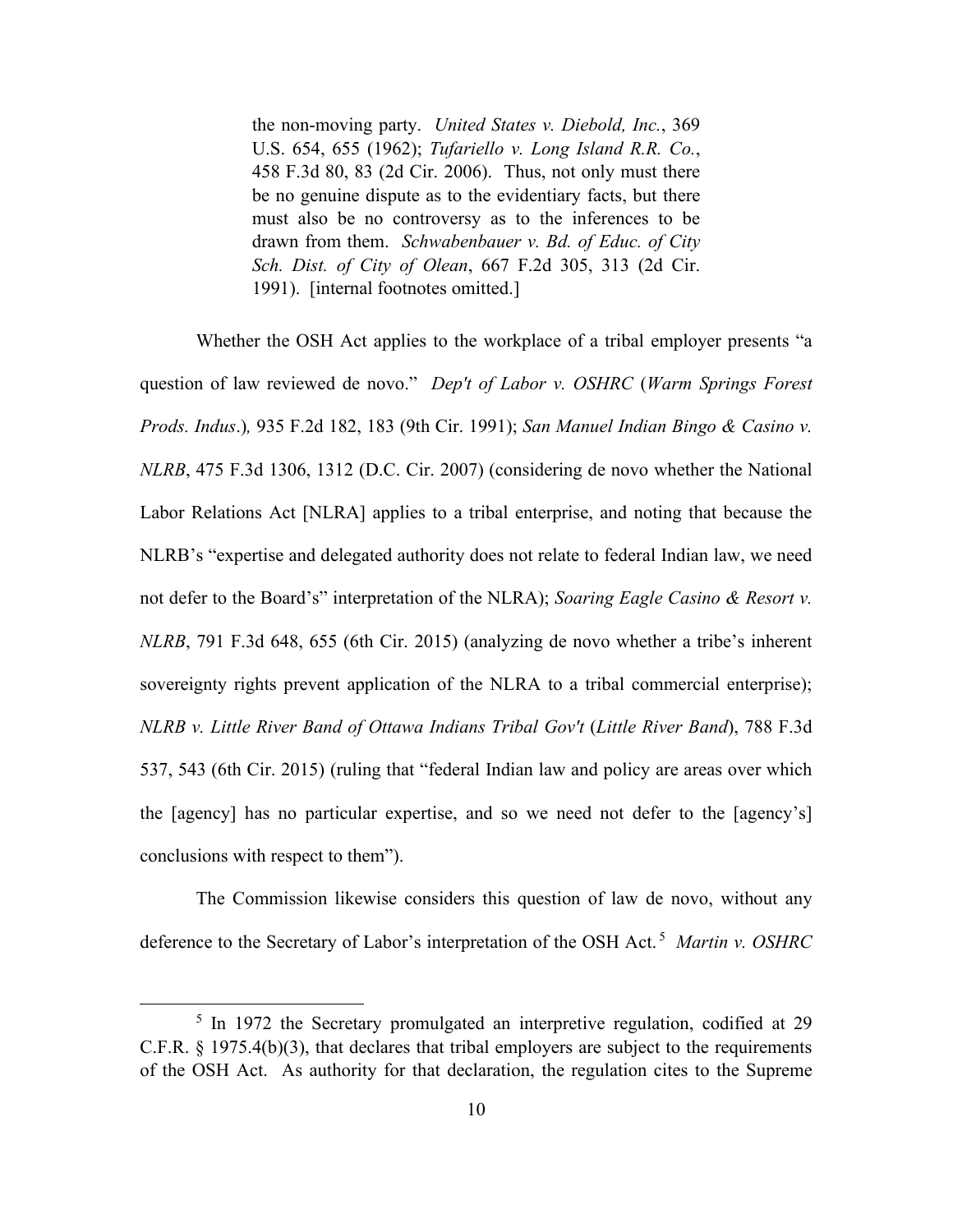(*CF & I Steel Corp.*), 499 U.S. 144, 154 (1991) (concluding "that Congress intended to delegate to the Commission the type of nonpolicymaking adjudicatory powers typically exercised by a *court* in the agency-review context").

### *Applicable Circuit Court of Appeals Precedent*

In adjudicating whether the OSH Act applies to a tribal enterprise, the

Commission applies the precedent of the court of appeals for the circuit in which it is

highly probable that a petition for review would be filed. *Mt. Adams Furniture Co.*, No.

88-2239, 1991 WL 232785, at \*1 (OSHRC, Nov. 6, 1991) (applying dispositive Ninth

Court's decision in *Federal Power Commission v. Tuscarora Indian Nation* (*Tuscarora*), 362 U.S. 99, 116 (1960), where the Court stated "that a general statute in terms applying to all persons includes Indians and their property interests." Section 1975.4(b)(3) provides:

> (3) *Indians.* The Williams-Steiger Act contains no special provisions with respect to different treatment in the case of Indians. It is well settled that under statutes of general application, such as the Williams-Steiger Act, Indians are treated as any other person, unless Congress expressly provided for special treatment. "FPC v. Tuscarora Indian Nation," 362 U.S. 99, 115–118 (1960); "Navajo Tribe v. N.L.R.B.," 288 F.2d 162, 164–165 (D.C. Cir. 1961), cert. den. 366 U.S. 928 (1961). Therefore, provided they otherwise come within the definition of the term 'employer' as interpreted in this part, Indians and Indian tribes, whether on or off reservations, and non-Indians on reservations, will be treated as employers subject to the requirements of the Act.

The Commission in *Navajo Forest Products Industries*, 8 BNA OSHC 2094, 2098 (No. 76-5013, 1980), *aff'd*, 692 F.2d 709 (10th Cir. 1982), considered this interpretive regulation and noted that it "simply reiterates the *Tuscarora* rule," and "provides no additional guidance in resolving the issues presented in this case." This assessment of the regulation's import is consistent with the Commission's duty to address the issue de novo. *See also Little River Band*, 788 F.3d at 543 (ruling that a "reviewing court does not owe *Chevron* deference to an agency construction if the agency adopts the construction on the basis of a judicial opinion and not on the basis of policy considerations regarding the statute it administers").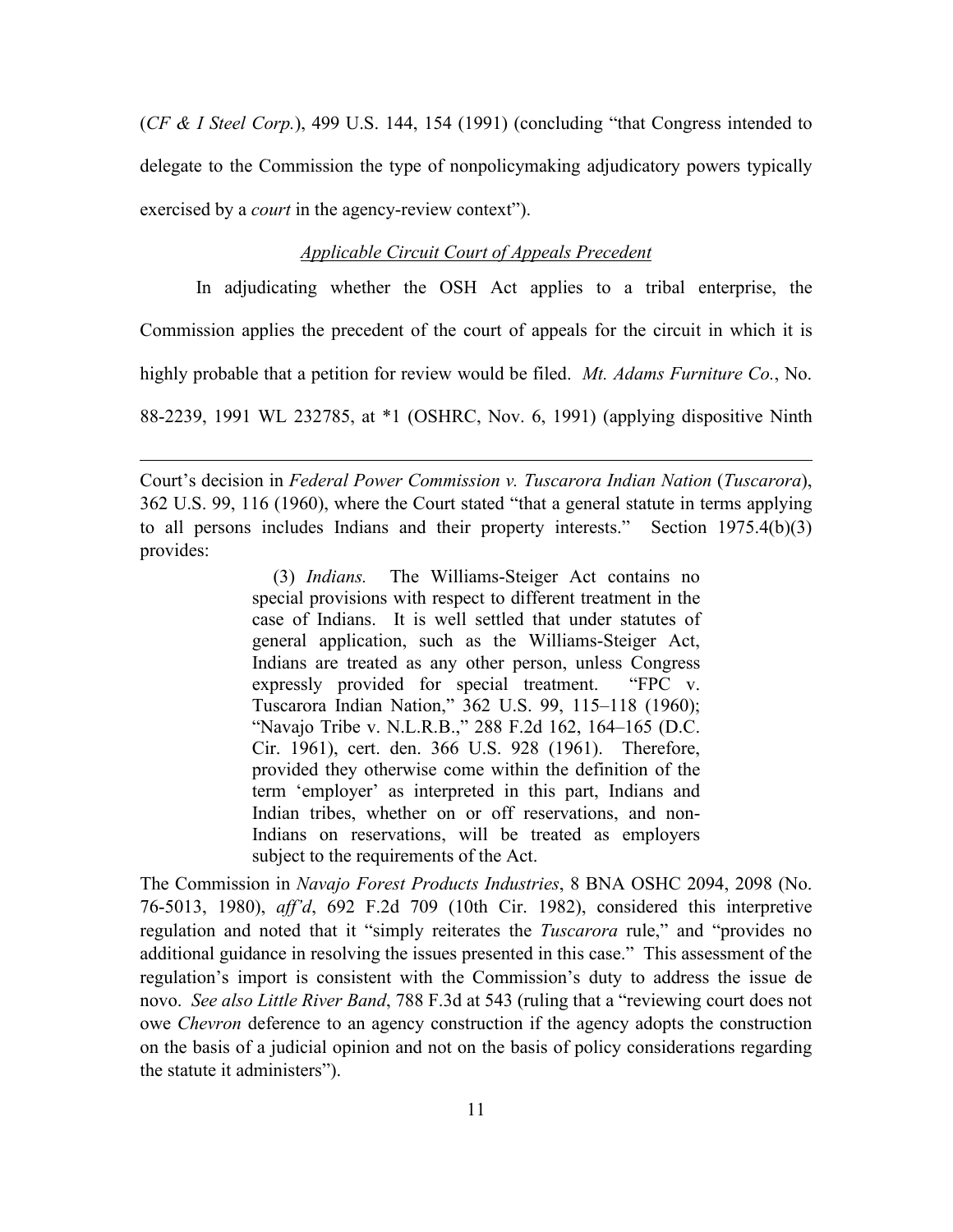Circuit precedent on issue of whether the OSH Act applied to a tribal enterprise, while noting extant Commission and judicial precedent that was contrary to that dispositive Ninth Circuit precedent); *see also Dana Container, Inc.*, 25 BNA OSHC 1776, 1792 n.10 (No. 09-1184, 2015), *aff'd*, 847 F.3d 495 (7th Cir. 2017) (noting that the Commission generally applies the precedent of the circuit court of appeals to which it is "highly probable" that the matter will be appealed, even though that precedent may differ from the Commission's precedent); *Hensel Phelps Constr. Co.*, 26 BNA OSHC 1773, 1778 (No. 15-1638, 2017) (ALJ) (vacating a citation upon applying controlling Fifth Circuit precedent that was contrary to Commission precedent), *rev'd*, 909 F.3d 723 (5th Cir. 2018) (determining that the 37-year-old controlling Fifth Circuit precedent on which the ALJ had relied in vacating the citation was in conflict with subsequent case law, resulting in the court disregarding that precedent and reversing and remanding the matter to the Commission), *on remand*, 2019 WL 1500063 (O.S.H.R.C.A.L.J., Feb. 20, 2019) (affirming the citation that the ALJ had originally vacated).

Section 11(b) of the OSH Act permits the Secretary to "obtain review … of any final order of the Commission … in the court of appeals for the circuit in which the alleged violation occurred or in which the employer has its principal office." 29 U.S.C. § 660(b). The alleged violations occurred in the state of Minnesota, and the Respondent's office is in Minnesota. Minnesota is in the geographic region of the United States Court of Appeals for the Eighth Circuit, so under section 11(b) the Secretary may file a petition for review of a final order of the Commission in this matter only in that court. The role of the Commission is thus to adjudicate the issues here in a manner consistent with controlling precedent of the Eighth Circuit. *Mt. Adams Furniture Co.*,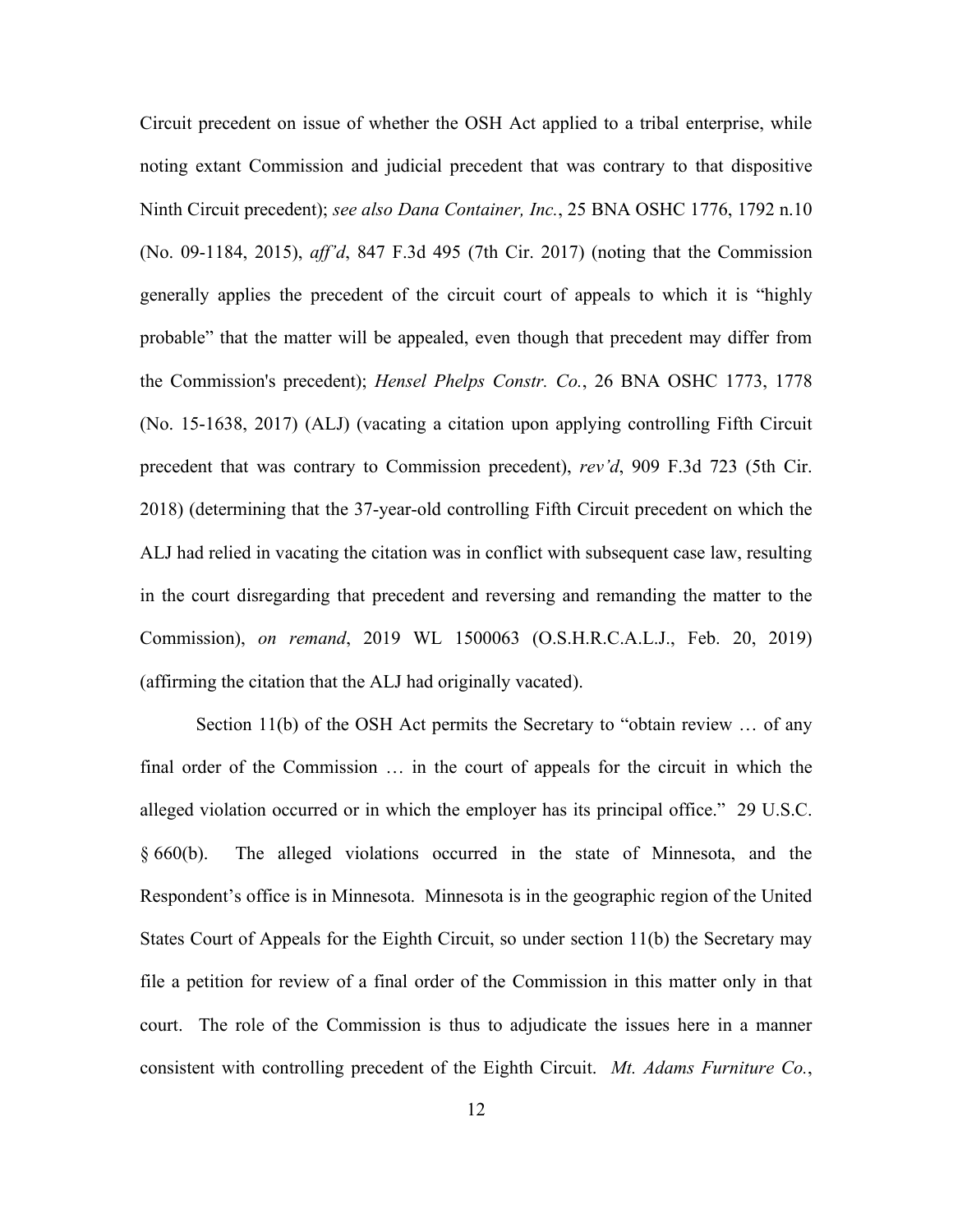# *Impermissible Infringement on Right of Tribal Self-Governance*

The Eighth Circuit's decision in *EEOC v. Fond du Lac Heavy Equipment & Construction Co.* (*Fond du Lac*), 986 F.2d 246 (8th Cir. 1993), is dispositive on the issue whether the application of the OSH Act to the Respondent would impermissibly infringe on the Red Lake Band's right of self-governance. The court in *Fond du Lac* held that the Age Discrimination in Employment Act (ADEA) impermissibly affected a tribe's right to self-governance with respect to a tribe member who was alleging that a tribe-owned equipment and construction company that was located on the reservation and that occasionally did work off the reservation had denied him employment because of his age.

Applying the principles of *Fond du Lac* leads to the conclusions here that (1) the Red Lake Band has inherent authority to regulate workplace health and safety for a tribal commercial enterprise that operates on the tribe's reservation, (2) for a statute of general application such as the OSH Act to affect that right of tribal self-government requires evidence of a clear and plain congressional intent to do so, and (3) because there is no affirmative evidence of any such clear and plain congressional intent, the Eighth Circuit would likely hold that the OSH Act does not apply to the Respondent's workplace.

The court in *Fond du Lac* commenced its analysis with the general observations that Indian tribes "possess inherent powers of a limited sovereignty," *id.* at 248 (quoting *United States v. Wheeler*, 435 U.S. 313, 322 (1978)), and remain a "separate people, with the power of regulating their internal and social relations," *id.* (quoting *Santa Clara Pueblo v. Martinez*, 436 U.S. 49, 55 (1978) ), but that "Congress has plenary authority to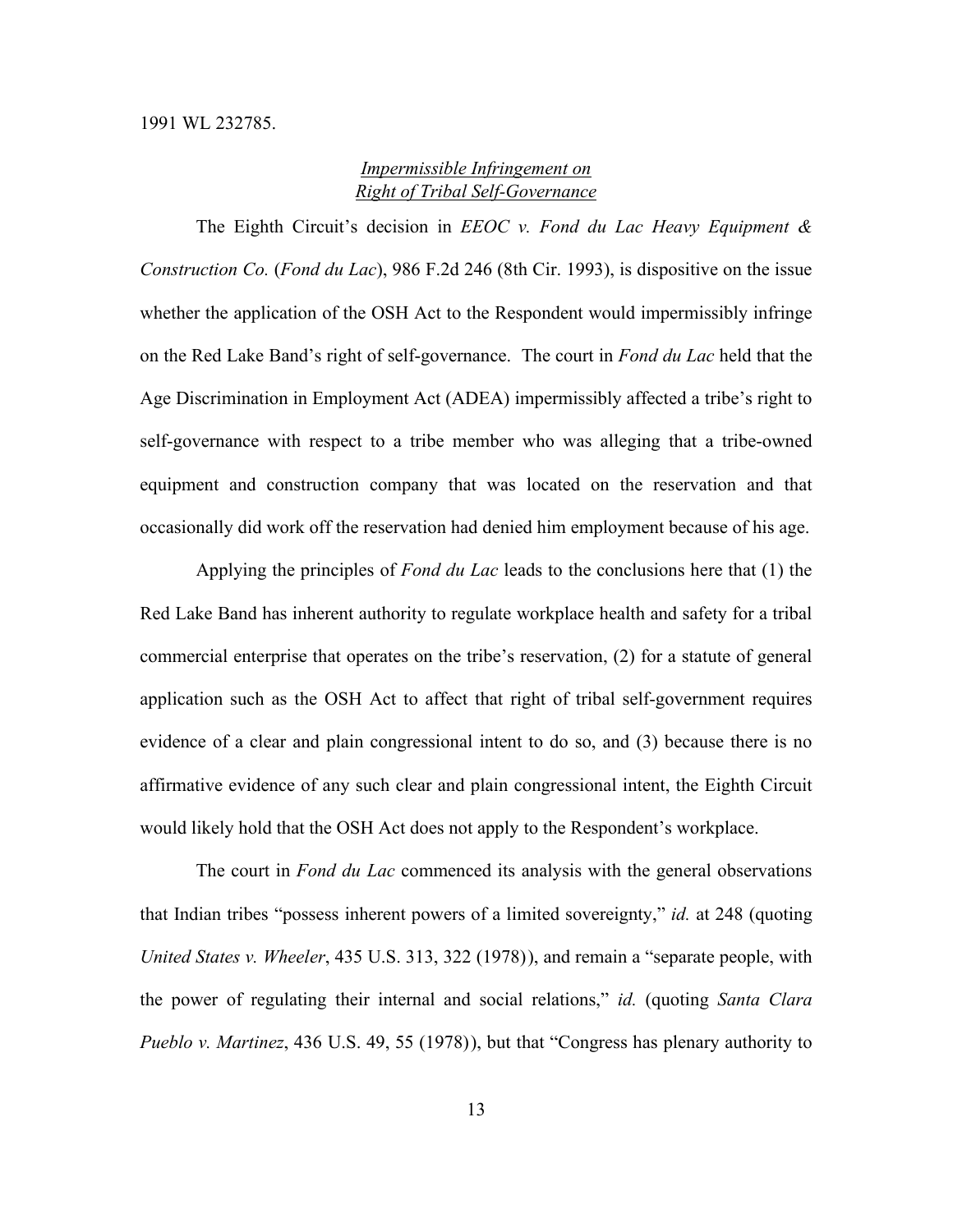limit, modify or eliminate the powers of local self-government which the tribes otherwise possess." *Id.* (quoting *Santa Clara Pueblo*, 436 U.S at 56). The court then described the principles it would apply for determining whether Congress has exercised its plenary authority to affect a tribe's inherent powers of local self-government. The court's description included recognition of the general rule stated by the Supreme Court in *Tuscarora*:

> The Supreme Court has stated that "general acts of Congress apply to Indians as well as to all others in the absence of a clear expression to the contrary." *Federal Power Commission v. Tuscarora Indian Nation*, 362 U.S. 99, 120 (1960). This general rule in *Tuscarora*, however, does not apply when the interest sought to be affected is a specific right reserved to the Indians. *United States v. Winnebago Tribe of Nebraska*, 542 F.2d 1002, 1005 (8th Cir.1976). Specific Indian rights will not be deemed to have been abrogated or limited absent a "clear and plain" congressional intent. *United States v. Dion*, 476 U.S. 734, 738 (1986) (citations omitted); *Winnebago Tribe*, 542 F.2d at 1005 (citations omitted). A clear and plain intent may be demonstrated by an "express declaration" in the statute, by the "legislative history," and by "surrounding circumstances." *Dion*, 476 U.S. at 739.

*Id.*

The court in *Fond du Lac* stated that "consideration of a tribe member's age by a tribal employer should be allowed to be restricted (or not restricted) by the tribe in accordance with its culture and traditions," and that "[f]ederal regulation of the tribal employer's consideration of age in determining whether to hire the member of the tribe to work at the business located on the reservation interferes with an intramural matter that has traditionally been left to the tribe's self-government." *Fond du Lac*, 986 F.2d at 249.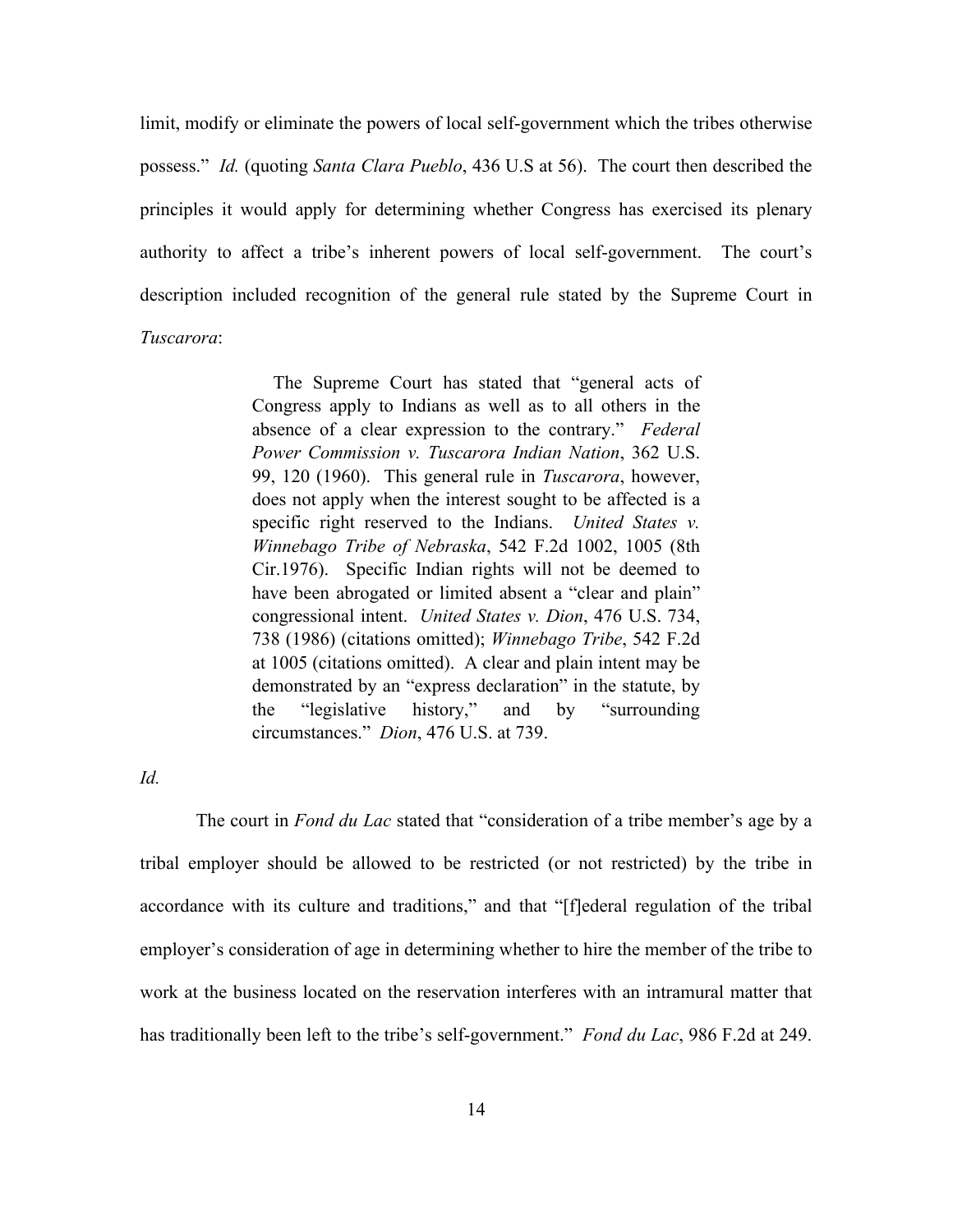The Eighth Circuit concluded that "the tribe's specific right of self-government would be affected," by "[s]ubjecting an employment relationship between the tribal member and his tribe to federal control and supervision," so that the *Tuscarora* presumption of general applicability did not apply. *Id.* Since the *Tuscarora* presumption did not apply, the Eighth Circuit searched for "clear and plain" congressional intent to apply the ADEA to the Indian tribes. Finding no such intent in either the text of the ADEA or in its legislative history, the court concluded that Congress did not intend the ADEA to apply to the tribal employer.

The OSH Act, like the ADEA at issue in *Fond du Lac*, is a statute of general applicability that is silent on its applicability to Indian tribes, and thus is subject to the *Tuscarora* presumption of applicability unless an exception to the application of that presumption applies. *Donovan v. Coeur d'Alene Tribal Farm* (*Coeur d'Alene*), 751 F.2d 1113, 1115 (9th Cir. 1985).

The Ninth Circuit's application of the *Tuscarora* rule in *Coeur d'Alene* is in contradistinction to the Eighth Circuit's application of *Tuscarora* in *Fond du Lac*. Although the Ninth Circuit in *Coeur d'Alene* ultimately concluded that the OSH Act applied to the tribal commercial farm involved there, the court acknowledged at the outset that an Indian tribe "has the inherent sovereign right to regulate the health and safety of workers in tribal enterprises." *Id.* Nevertheless, the Ninth Circuit held that the tribe's "operation of a farm that sells produce on the open market and in interstate commerce is not an aspect of tribal self-government," so that the application of the OSH Act to the tribal farm did not touch on a tribe's "exclusive rights of self-governance in purely intramural matters," and thus the OSH Act was not excepted from the *Tuscarora*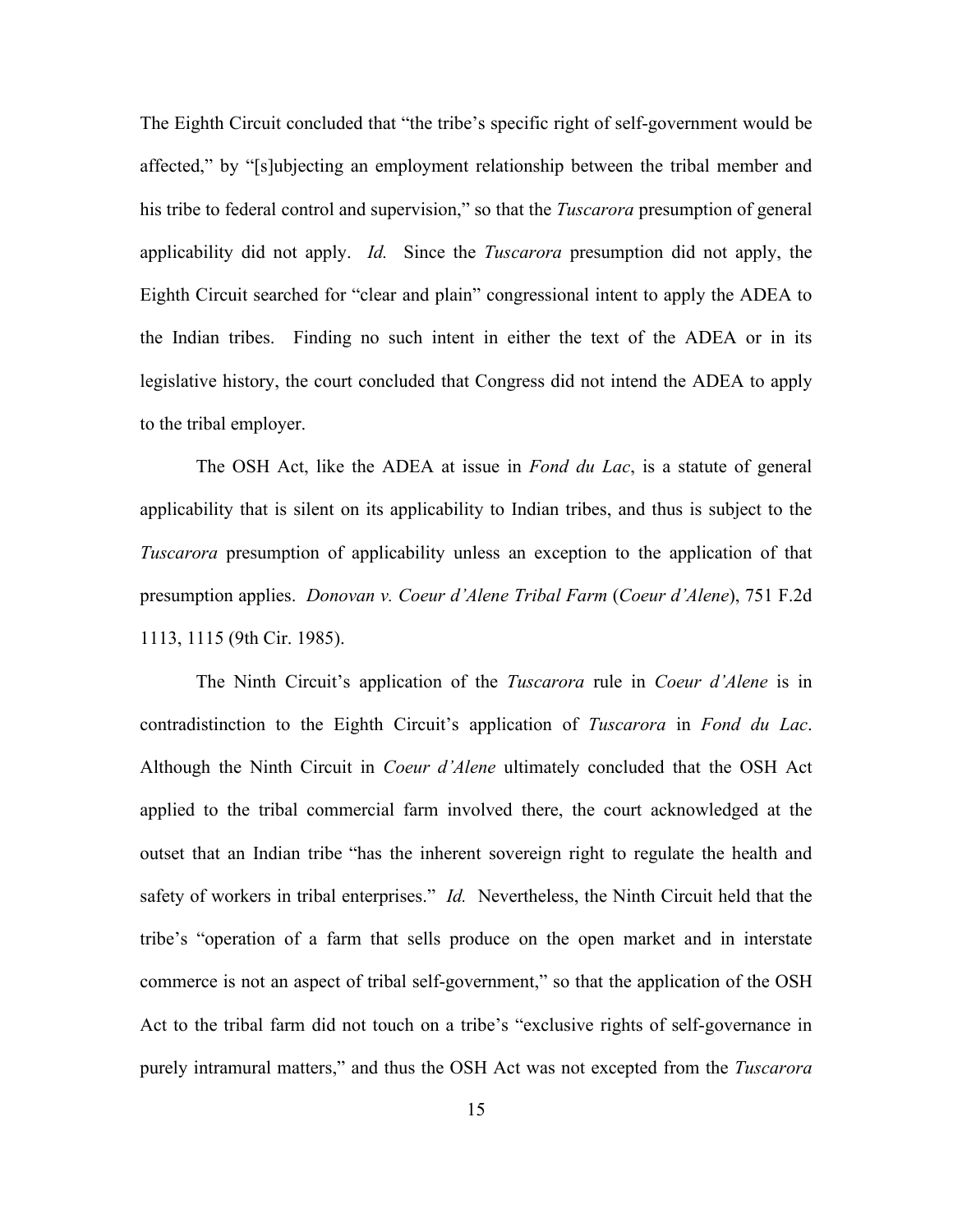rule. *Id.* at 1116.

The Ninth Circuit in *Coeur d'Alene* applied circuit precedent that described three exceptions to the *Tuscarora* rule, the first of which the court branded as "aspects of tribal self-government" exception. In the Ninth Circuit, the self-government exception to *Tuscarora* applies to a statute that "touches 'exclusive rights of self-governance in purely intramural matters.' " *Id.* (quoting *United States v. Farris*, 624 F.2d 890, 893 (9th Cir. 1980) ). The Ninth Circuit stated that this exception was "designed to except purely intramural matters such as conditions of tribal membership, inheritance rules, and domestic relations." In holding that the OSH Act applied to the tribal commercial farm, the Ninth Circuit stated that the operation of the farm "free of federal health and safety regulations is 'neither profoundly intramural ... nor essential to self-government.'" *Id.*, quoting *Farris* at 893.

The Eighth Circuit would likely agree with the Ninth Circuit that Indian tribes have "the inherent sovereign right to regulate the health and safety of workers in tribal enterprises," *Coeur d'Alene*, 751 F.2d at 1115, but would likely disagree with the Ninth Circuit's conclusion that application of the OSH Act to a commercial tribal enterprise that operates on a reservation and employs only members of the tribe does not touch upon a tribe's "exclusive rights of self-government in purely intramural matters." *Id.* at 1116. Indeed, the Eighth Circuit in *Fond du Lac* cited *Coeur d'Alene* as being "contra" to its conclusion that the *Tuscarora* presumption did *not* operate to make the ADEA applicable to the tribal enterprise there "[b]ecause the tribe's specific right of self-government would be *affected*" thereby. *Fond du Lac*, 986 F.2d at 249 (emphasis added).

The self-government exception to the *Tuscarora* rule employed by the Ninth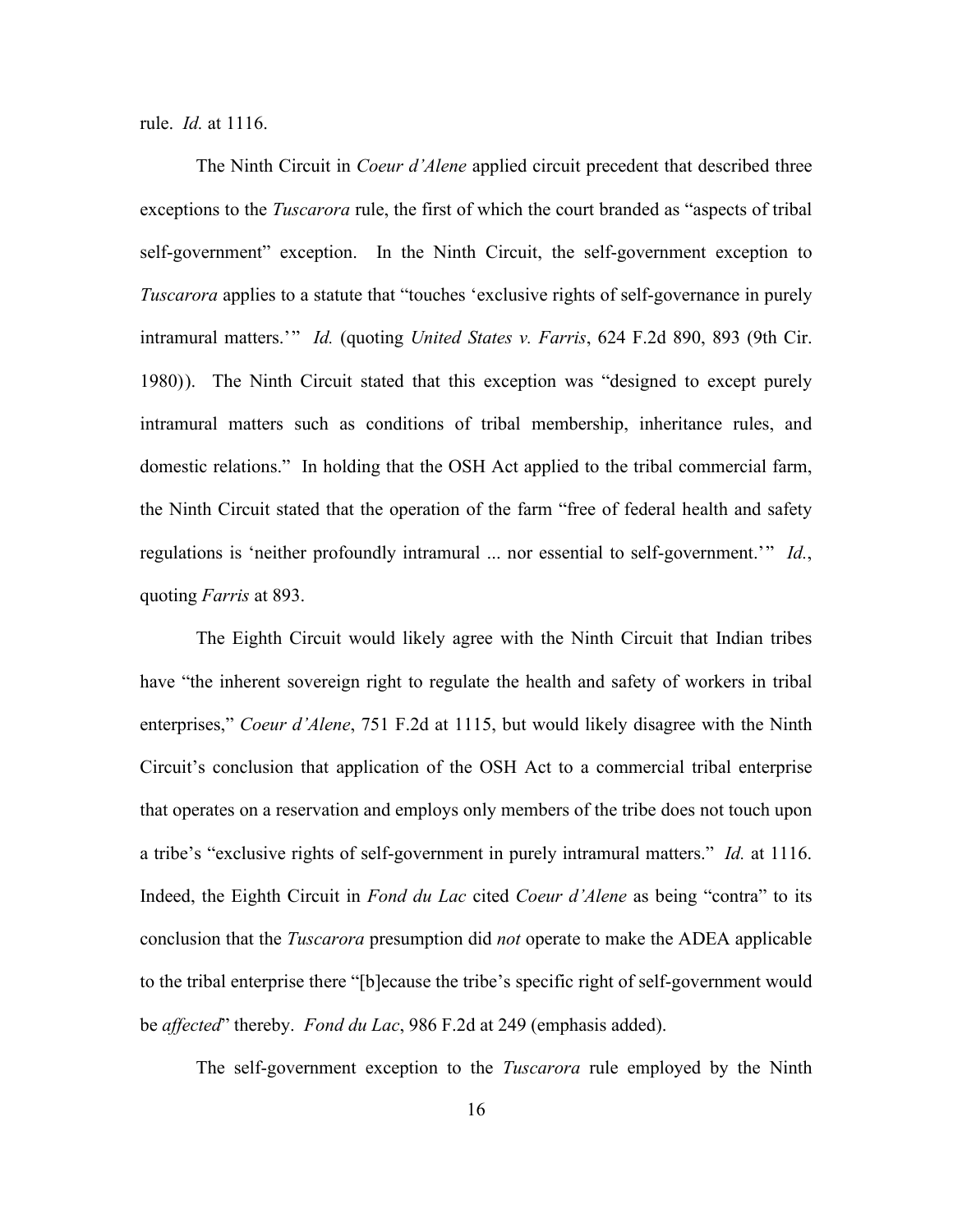Circuit in *Coeur d'Alene* is narrower than the Eighth Circuit's corresponding "sovereignty" or "self-government" exception applied in *Fond du Lac*, and therein lies a critical difference in how the Eighth and Ninth circuits apply the *Tuscarora* presumption with respect to the self-government exception. The analytical framework that the Eighth Circuit employed in *Fond du Lac* requires simply that a tribe's right of self-government be "affected" by federal regulation. *Fond du Lac*, 986 F.2d at 249. In contrast, the Ninth Circuit's "tribal self-government" exception applied in *Coeur d'Alene* excepts only "purely intramural matters such as conditions of tribal membership, inheritance rules, and domestic relations from the general rule" of *Tuscarora*. *Coeur d'Alene*, 751 F.2d at 1116; *accord, Smart v. State Farm Ins. Co.,* 868 F.2d 929, 935 (7th Cir. 1989) (stating that "[a] statute of general application will not be applied to an Indian Tribe when the statute threatens the Tribe's ability to govern its intramural affairs, but not simply whenever it merely affects self-governance as broadly conceived"); *Reich v. Mashantucket Sand & Gravel*, 95 F.3d 174, 178 (2d Cir. 1996) (stating that the "tribes' retained sovereignty reaches only that power 'needed to control ... internal relations[,] ... preserve their own unique customs and social order[, and] .... prescribe and enforce rules of conduct for [their] own members,' " quoting *Duro v. Reina*, 495 U.S. 676, 685–86 (1990) ); *cf. San Manuel Indian Bingo & Casino v. N.L.R.B.*, 475 F.3d 1306, 1311-15 (D.C. Cir. 2007) (applying an analytical framework that differs from the frameworks employed in either *Coeur d'Alene* or in *Fond du Lac* for determining whether the *Tuscarora* presumption applies).

So, since the Eighth Circuit would likely agree with the Ninth Circuit that Indian tribes have "the inherent sovereign right to regulate the health and safety of workers in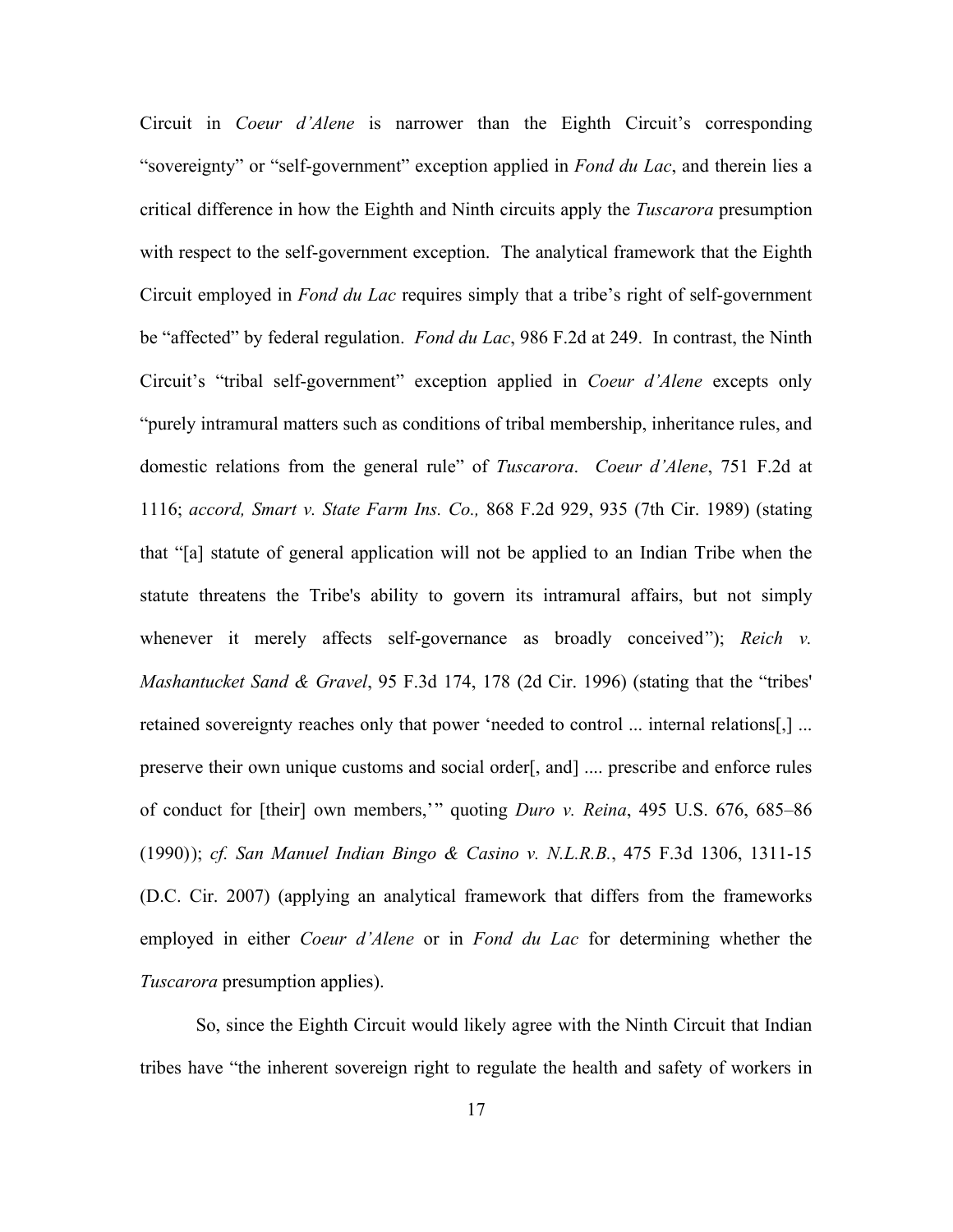tribal enterprises," *Coeur d'Alene*, 751 F.2d at 1115, the Eighth Circuit would apply its broad self-government exception to the *Tuscarora* presumption, and consequently likely conclude that the *Tuscarora* presumption does not apply because application of the OSH Act to the Respondent, like the application of the ADEA in *Fond du Lac*, would "dilute" that aspect of the Red Lake Band's sovereignty and would "affect" that "specific right of self-government." *Fond du Lac*, 986 F.2d at 249.

Upon concluding that *Tuscarora's* general rule of applicability does not apply, the Eighth Circuit would conclude that the OSH Act applied only upon finding "a clear and plain congressional intent" to make the OSH Act apply to the Indian tribes. *Id.* That inquiry requires "some affirmative evidence of congressional intent, either in the language of the statute or its legislative history." *Id.* 986 F.2d at 250, citing *United States v. Dion*, 476 U.S. 734, 739–40 (1986). Absent such affirmative evidence of congressional intent, the Eighth Circuit would determine that the OSH Act does not apply to the Respondent.

There is no such congressional intent expressed in text of the OSH Act, and no part of the OSH Act's legislative history has been identified that reflects a congressional intent that the OSH Act apply to the Indian tribes. The absence of affirmative evidence of a clear and plain congressional intent that the OSH Act apply to the Indian tribes would likely cause the Eighth Circuit to conclude that the Act does not apply to the Respondent's workplace. Therefore, in this case the Eighth Circuit would likely vacate the citations upon concluding, based on the principles employed in *Fond du Lac*, that the OSH Act does not apply to the cited work operations of the Respondent.

It is not necessary to develop a fuller evidentiary regarding the extent to which the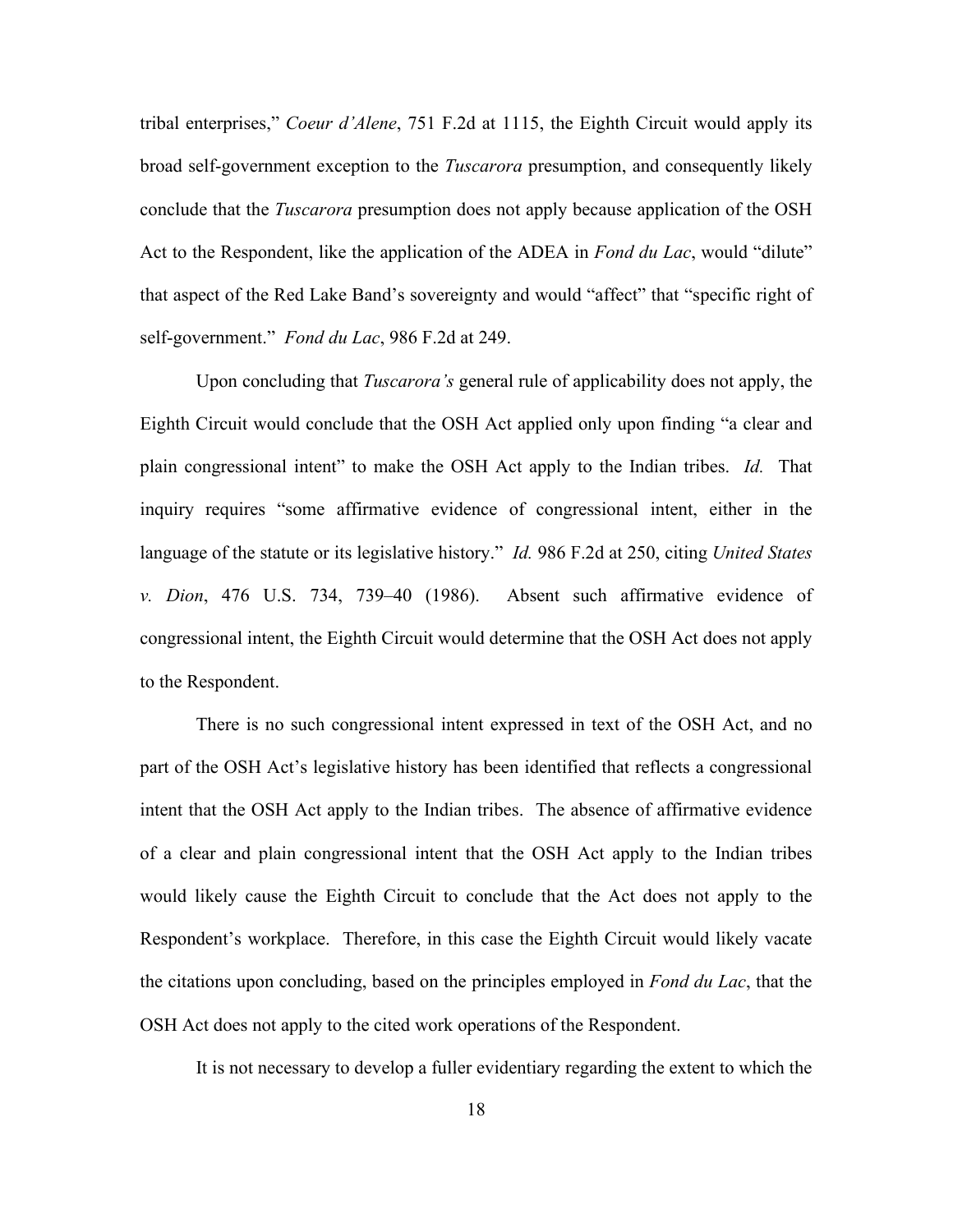federal regulation of the conditions of health and safety at the Respondent's workplace would affect the Red Lake Band's right of self-government. *Cf. Anderson v. Liberty Lobby, Inc.*, 477 U.S. 242, 255 (1986) (noting that a court should act with caution in granting summary judgment and may deny summary judgment "where there is reason to believe that the better course would be to proceed to a full trial"). Although the Eighth Circuit's decision in *Fond du Lac* appears to be grounded in part on tribal culture and traditions respecting age, the dissenting judge noted that there was no evidentiary record before the court on the impact of the ADEA on tribal culture or traditions. *Id.* at 251 (Wollman, J., dissenting) (noting "there is no evidence that Indian tribes have any longstanding cultural practices that favor the employment of younger rather than older members of the tribe"). The decision in *Fond du Lac* thus strongly suggests that the Eighth Circuit would not undertake to assess the extent to which federal regulation of the conditions of workplace health and safety of a tribal employer would affect a tribe's right to self-government, but would rather conclude that any federal regulation that "affects" that area of tribal sovereignty would require affirmative evidence that Congress had a "clear and plain" intent to limit, modify, or eliminate the tribe's inherent sovereign right to regulate the health and safety of workers in tribal enterprises. While the factual record developed on the present motion is scant, it nonetheless compels the conclusion that the Respondent is entitled to judgment as a matter of law on the ground that the OSH Act is not applicable to the Respondent because the Act "affects" the Red Lake Band's right of self-governance with respect to conditions of workplace health and safety. On the record established on the Respondent's motion, therefore, there is no genuine dispute as to any material fact (or as to the inferences to be drawn therefrom), and the Respondent is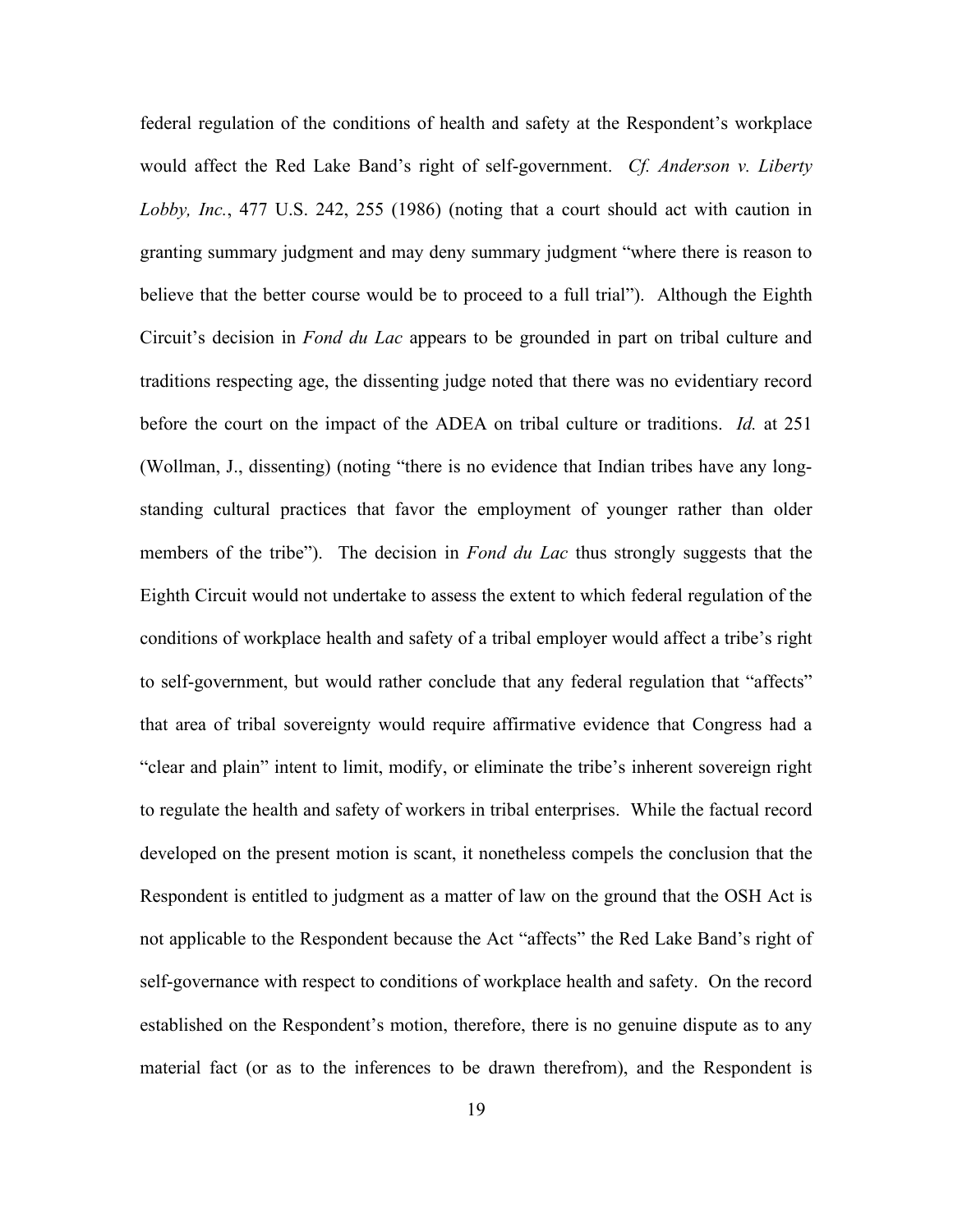entitled to judgment as a matter of law.<sup>[6](#page-19-0)</sup>

# *Impermissible Infringement on Right to Exclude Non-Members from the Reservation*

The Respondent's second independent argument in support of its motion is that application of the OSH Act to its workplace would impermissibly abrogate the Red Lake Band's inherent right to exclude non-members from the Red Lake Indian Reservation. (Resp't Mem. at 20-27).

The Red Lake Indian Reservation was established by a treaty with the United States made in 1863. The 1863 treaty contains a description of the lands that the tribe ceded to the United States. The geographic area of the Red Lake Indian Reservation became those lands that the Red Lake Band then owned and claimed that the Red Lake Band did *not* through that treaty "cede, sell and convey to the United States all their right, title and interest." *1863 Treaty with the Chippewa—Red Lake and Pembina Bands*, art. 2, 13 Stat. 667 (1863); *State of Minnesota v. Hitchcock*, 185 U.S. 373, 389 (1902) (noting that article 6 of the 1863 treaty refers to the lands that the tribe was *not* ceding to the United States in the treaty as "the reservation," and that the treaty's "effect was to leave the Indians in a distinct tract reserved for their occupation"); *United States v. White*, 508

<span id="page-19-0"></span> $6$  As discussed earlier, the Secretary may file a petition for review of the Commission's final order in this matter only in the Eighth Circuit. 29 U.S.C. § 660(b). If a court of appeals other than the Eighth Circuit had been the court in which it were highly probable that a petition for review would be filed, then the development of a fuller evidentiary record regarding the *extent* to which the OSH Act would affect the Red Lake Band's right of self-government, or affect its culture and traditions, may have been deemed necessary. (*See* cases from other circuits cited in this part of the Discussion). Given the limited evidentiary material that has been filed in connection with the Respondent's motion to dismiss, review by other courts of appeal might have counseled against granting summary judgment for the Respondent on the "self-government" exception to *Tuscarora* at this early stage of Commission proceedings.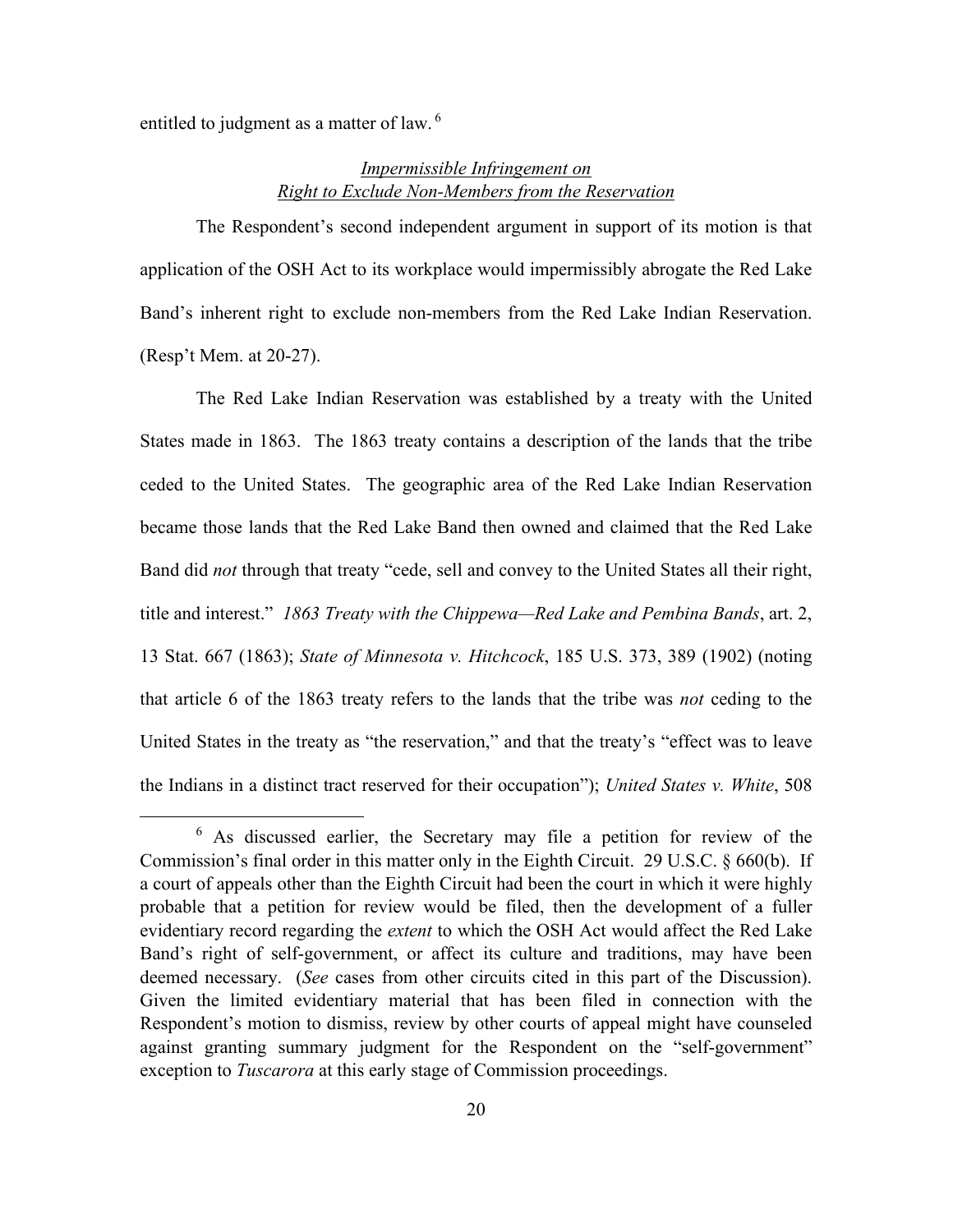F.2d 453, 456–57 (8th Cir. 1974) (noting that "[u]pon a review of the tribal history of the Red Lake Band of Chippewa Indians, it is clear that a tract of land was 'reserved' in a treaty for their occupation; that the occupied lands were thereafter regarded by the United States as constituting the Red Lake Reservation; and that the Red Lake bands were recognized as the sole owners by right of original Indian occupancy" [internal citations and footnotes omitted] ).

No provisions of the 1863 treaty (or of an 1864 treaty that amended it [13 Stat. 689 (1864) ] ) state expressly that the Red Lake Band has the right to exclude non-members from the reservation.<sup>[7](#page-20-0)</sup> Nevertheless, "a hallmark of Indian sovereignty is the power to exclude non-Indians from Indian lands." *Merrion v. Jicarilla Apache Tribe* (*Merrion*), 455 U.S. 130, 141 (1982). This power to exclude non-members from the reservation is an "inherent sovereign right" that is "independent" of any express treaty language that stipulates such a power to exclude. *Warm Springs Forest Prods. Indus.,* 935 F.2d at 186.

The Ninth Circuit in *Coeur d'Alene* rejected the tribal employer's argument that the tribe's inherent right to exclude non-members (including OSHA inspectors) from the "reservation is a 'fundamental aspect' of tribal sovereignty that cannot be infringed

<span id="page-20-0"></span> $<sup>7</sup>$  Had there been such an express treaty provision to exclude non-members, there</sup> is authority that holds that a statute in derogation of such a treaty right would not be deemed to abrogate the treaty provision absent clear and express congressional intent to do so. *Donovan v. Navajo Forest Prod. Indus.*, 692 F.2d 709, 712 (10th Cir. 1982); *contra Dep't of Labor v. OSHRC* (*Warm Springs Forest Prods. Indus*.)*,* 935 F.2d 182, 186-87 (9th Cir. 1991) (concluding that "the conflict between the Tribe's [treaty] right of general exclusion and the limited entry necessary to enforce" the OSH Act was not sufficient to bar application of the Act to the tribal employer, and that "[w]ere we to construe the Treaty right of exclusion broadly to bar application of the [OSH] Act, the enforcement of nearly all generally applicable federal laws would be nullified").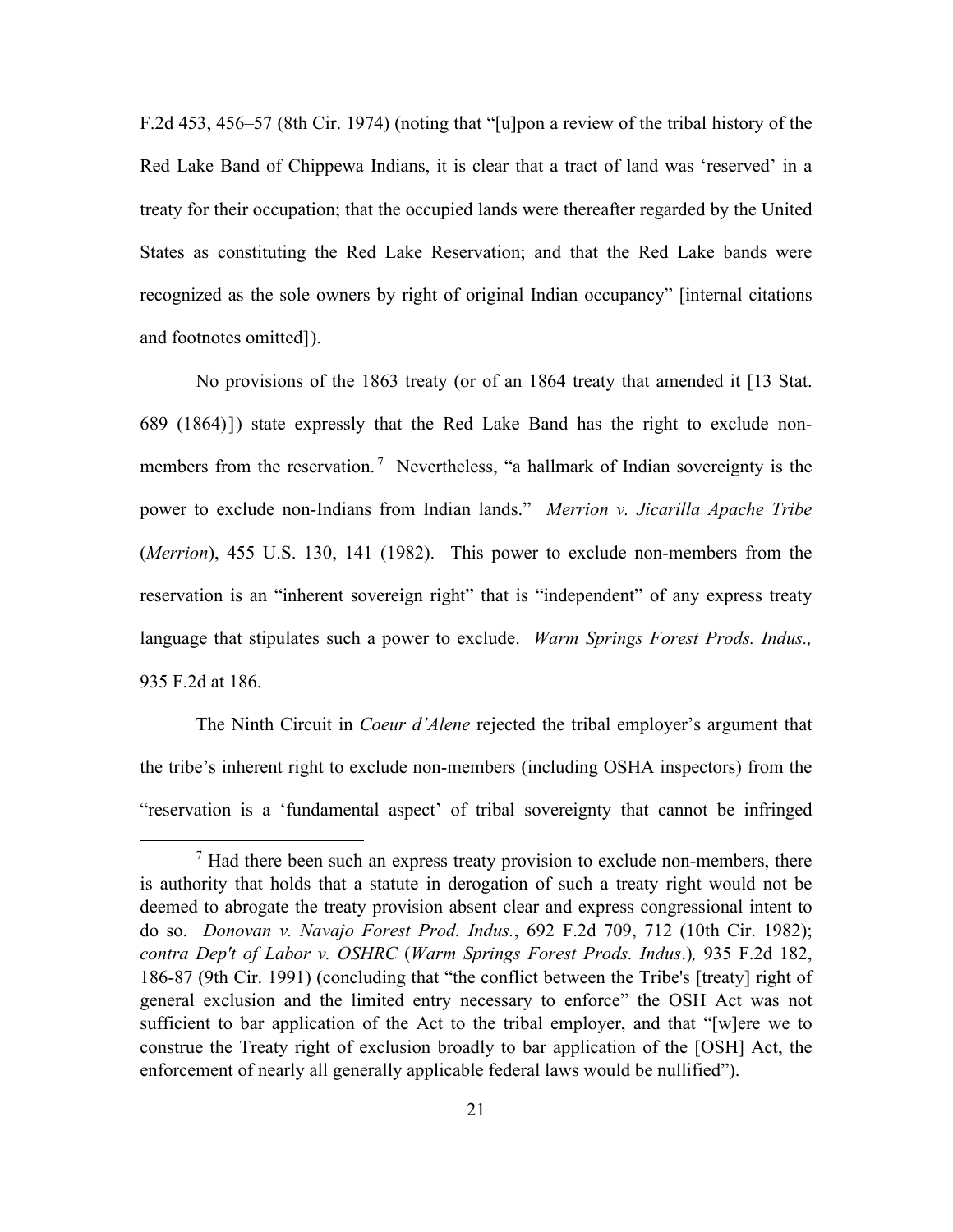without a clear expression of congressional intent." *Id.* at 1117. The tribal employer in *Coeur d'Alene* argued that the Supreme Court's decision in *Merrion* had *sub silentio* overruled *Tuscarora* "at least to the extent that *Tuscarora* allows Congress to silently or implicitly infringe sovereign tribal rights to exclude non-Indians from tribal lands." *Id.* In rejecting that argument, the Ninth Circuit distinguished *Merrion* on its facts. *Id.*

In contrast, the Tenth Circuit in *Donovan v. Navajo Forest Prod. Indus.* (*Navajo Forest*), 692 F.2d 709, 712 (10th Cir. 1982), reached a contrary conclusion regarding the effect of *Merrion* on *Tuscarora*'s general rule. In part II of the *Navajo Forest* opinion, in what appears to be an alternative holding, the court ruled that "*Merrion*, in our view, limits or, by implication, overrules *Tuscarora* …, at least to the extent of the broad language relied upon by the Secretary contained in *Tuscarora*." *Navajo Forest*, 692 F.2d at 713. Part II of opinion then concluded that absent some expression of congressional intent, a statute of general application such as the OSH Act could not be deemed to abrogate an Indian tribe's inherent right to exclude non-members from the reservation:

> The United States retains legislative plenary power to divest Indian tribes of any attributes of sovereignty. *Lone Wolf v. Hitchcock*, 187 U.S. 553 (1903). Absent some expression of such legislative intent, however, we shall not permit divestiture of the tribal power to manage reservation lands so as to exclude non-Indians from entering thereon merely on the predicate that federal statutes of general application apply to Indians just as they do to all other persons (in this case "employers") unless Indians are expressly excepted therefrom. We believe that *Merrion* … settled that issue in favor of the tribes.

692 F.2d at 714.

The Eighth Circuit in *Fond du Lac* cited *Navajo Forest* with approval, although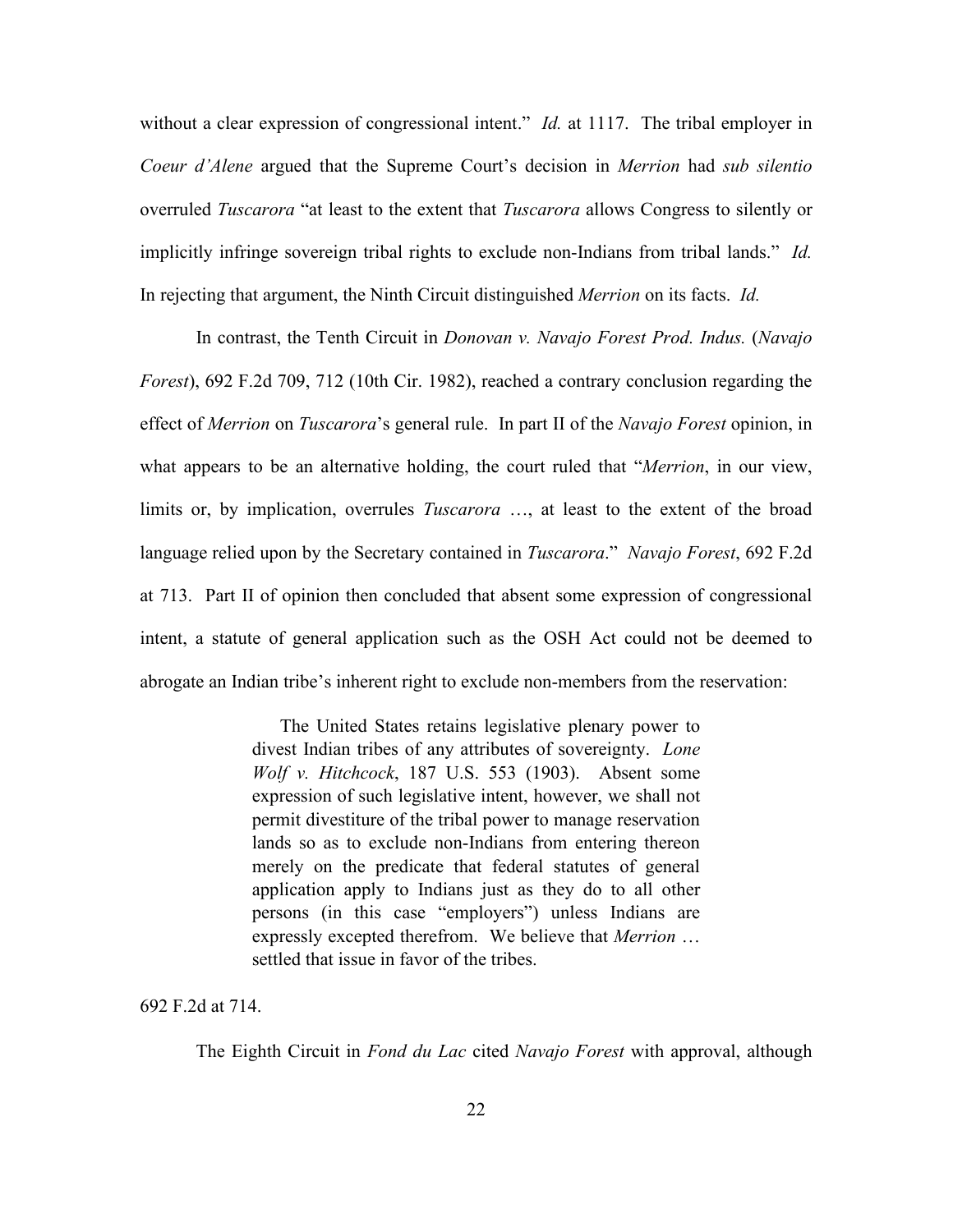that approval appears to have been related to part I of that opinion (in which the Tenth Circuit ruled that the OSH Act was not applicable because its application would be in derogation of an express treaty provision limiting the right of entry to the reservation). *Fond du Lac*, 986 F.2d at 249. The Eighth Circuit in *Fond du Lac* appeared not to comment on part II of the Tenth Circuit's opinion in *Navajo Forest*. However, the court in *Fond du Lac* endorsed the proposition that in determining whether an exception to the *Tuscarora* rule applies, a tribe's inherent sovereign right should be regarded no differently than if that identical right had been expressly stipulated in a treaty. *Fond du Lac*, 986 F.2d at 249, n.4. Part II of the Tenth Circuit's opinion in *Navajo Forest* employs the same logic.

The Eighth Circuit's jurisprudence on the application of the *Tuscarora* rule thus appears very similar to the jurisprudence of the Tenth Circuit. That similarity suggests strongly that the Eighth Circuit is more likely than not to follow part II of the Tenth Circuit's opinion in *Navajo Forest*. If the Eighth Circuit were to do so, then it would conclude that the OSH Act does not apply to the Respondent on the ground that the Act impermissibly infringes on the Red Lake Band's inherent right to exclude non-members from its reservation.

For these reasons, there is no genuine dispute as to any material fact, and the Respondent is entitled to judgment as a matter of law on the ground that application of the OSH Act to the Respondent would impermissibly infringe on the Red Lake Band's inherent right to exclude non-members from its reservation.